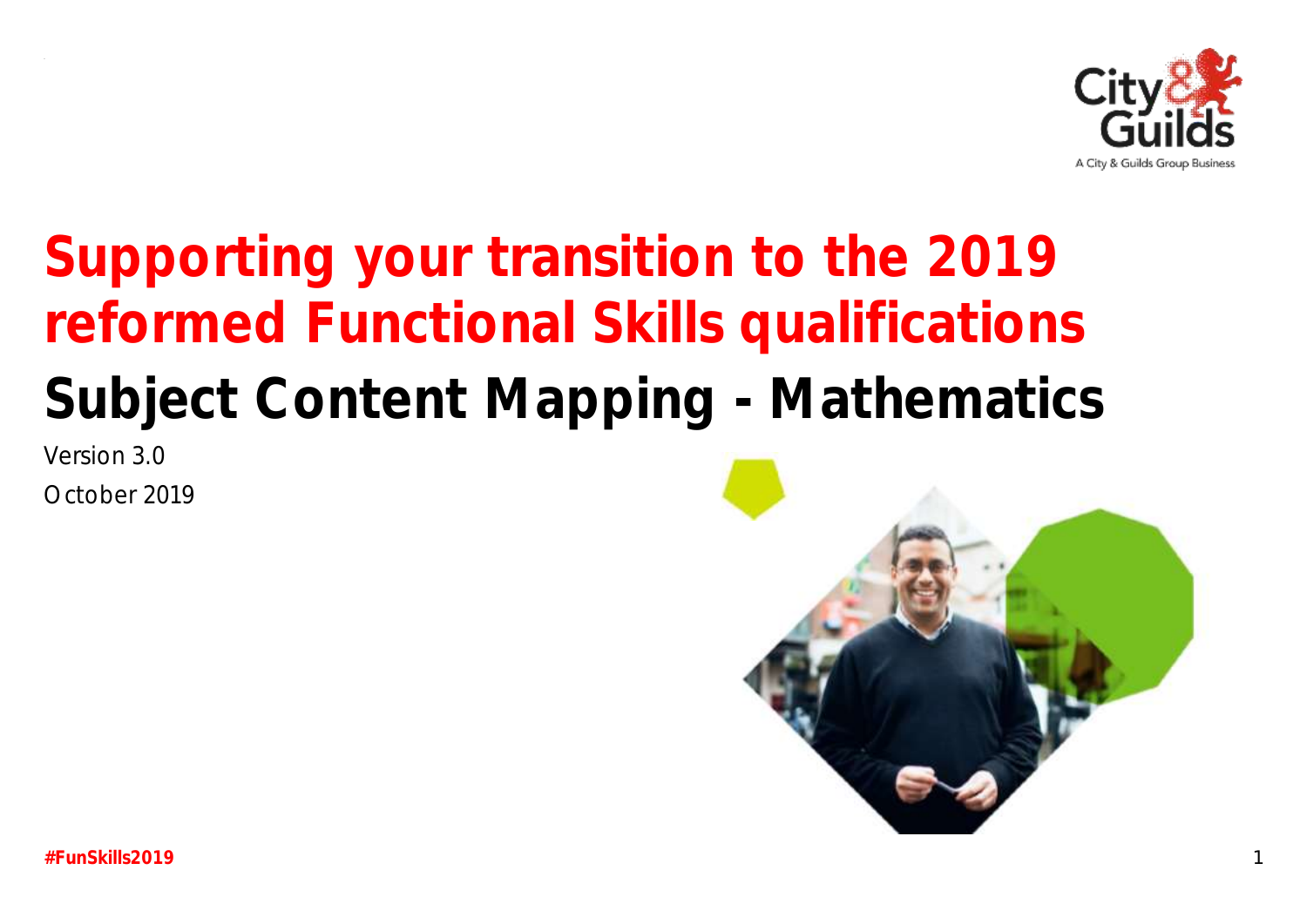# Table of Contents

| Entry 1 Functional Skills Mathematics <b>Mathematics</b> 3                                                                                                                                                                     |  |
|--------------------------------------------------------------------------------------------------------------------------------------------------------------------------------------------------------------------------------|--|
|                                                                                                                                                                                                                                |  |
| Use of common measures, shape and space manufactured and space and space and space manufactured and space manufactured and space and space and space and space and space and space and space and space and space and space and |  |
|                                                                                                                                                                                                                                |  |
|                                                                                                                                                                                                                                |  |
|                                                                                                                                                                                                                                |  |
|                                                                                                                                                                                                                                |  |
| Use of common measures, shape and space manufactured and space of the state of common measures, shape and space manufactured and space of common measures, shape and space                                                     |  |
|                                                                                                                                                                                                                                |  |
|                                                                                                                                                                                                                                |  |
|                                                                                                                                                                                                                                |  |
|                                                                                                                                                                                                                                |  |
| Use of common measures, shape and space manufactured and space and space and space manufactured and space manufactured and space 14                                                                                            |  |
|                                                                                                                                                                                                                                |  |
|                                                                                                                                                                                                                                |  |
|                                                                                                                                                                                                                                |  |
|                                                                                                                                                                                                                                |  |
| Use of common measures, shape and space manufactured and space and space of the substitution of the state of common measures, shape and space manufactured and space and the substitution of the state of the state of the sta |  |
|                                                                                                                                                                                                                                |  |
|                                                                                                                                                                                                                                |  |
|                                                                                                                                                                                                                                |  |
|                                                                                                                                                                                                                                |  |
| Use of common measures, shape and space manufactured and content and announced and space manufactured and space 24                                                                                                             |  |
|                                                                                                                                                                                                                                |  |
|                                                                                                                                                                                                                                |  |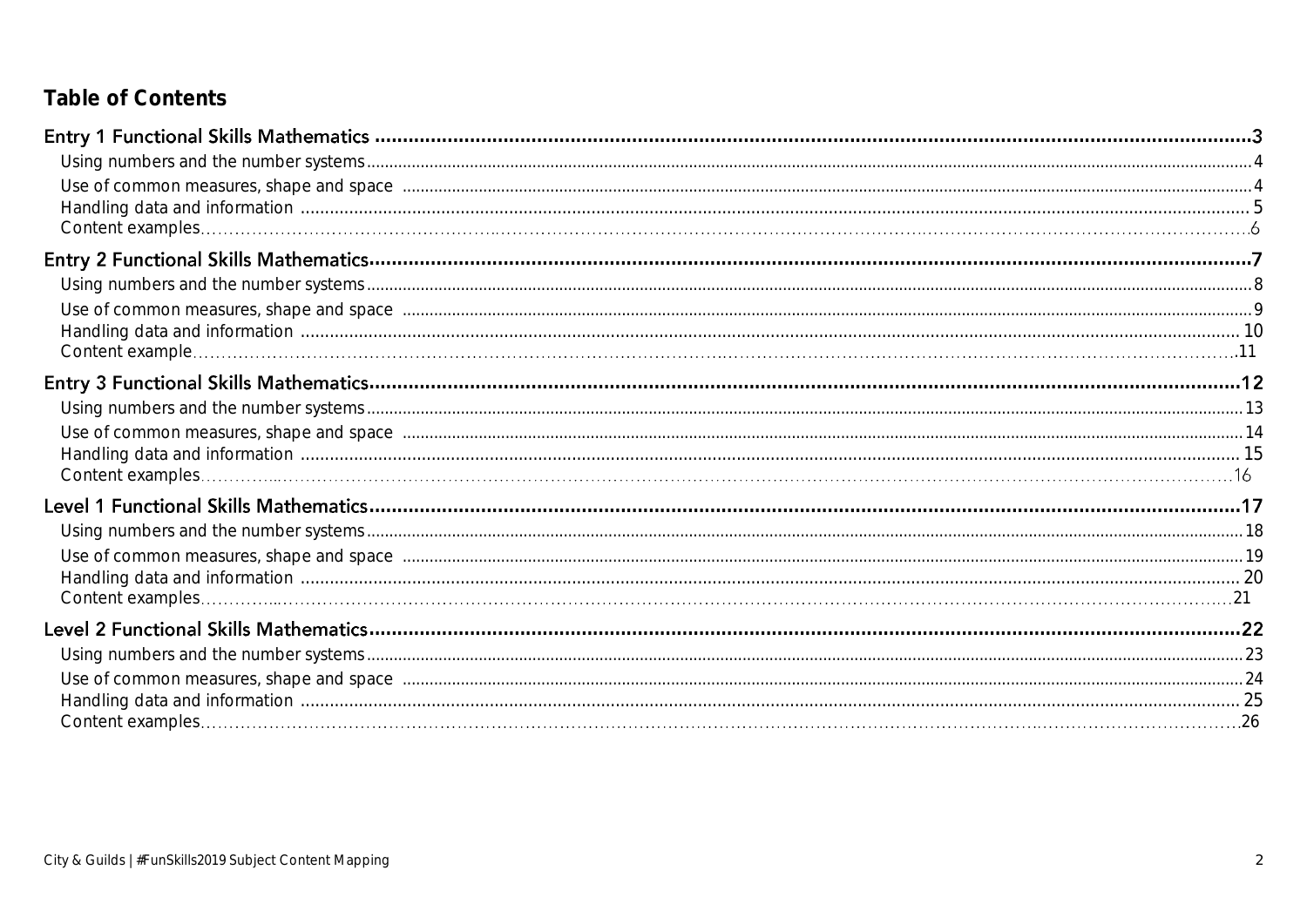# Entry 1 - Functional Skills Mathematics

# Entry 1 Introduction:

### New content at this level:

• Read 12 hour digital and analogue clocks in hours (SCS6)

### Content that is not new but is now described more explicitly or in greater detail detailed:

- Read, write, order and compare numbers up to 20 (SCS1)
- Use whole numbers to count up to 20 items including zero (SCS2)
- Add numbers which total up to 20, and subtract numbers from numbers up to 20 (SCS3)
- Recognise coins and notes and write them in numbers with the correct symbols (£ & p), where these involve numbers up to 20 (SCS5)
- Know the number of days in a week, months and seasons in a year. Be able to name and sequence (SCS7)
- Read and draw simple charts and diagrams including a tally chart, block diagram/graph (SCS13)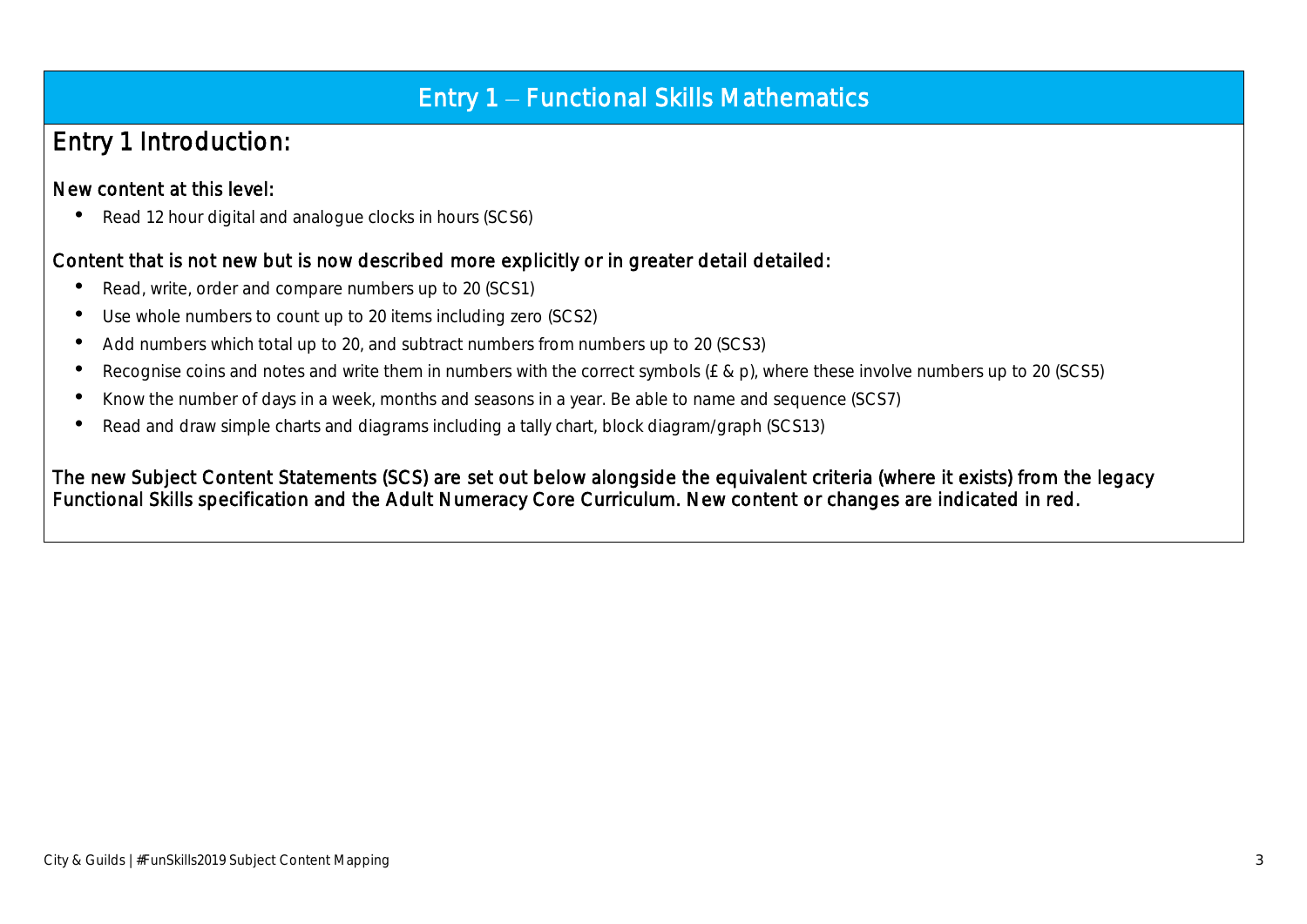| Content - Number                                                                       |                                                                                 |                                                                                                                                |  |
|----------------------------------------------------------------------------------------|---------------------------------------------------------------------------------|--------------------------------------------------------------------------------------------------------------------------------|--|
| <b>New Functional Skills Content</b><br><b>Statements</b>                              | <b>Legacy Functional Skills criteria</b>                                        | <b>Adult Numeracy Standards</b>                                                                                                |  |
| Read, write, order and compare numbers up to 20<br>(SCS1)                              | Understand and use numbers with one significant<br>figure in practical contexts | Read and write numbers up to 10 including zero<br>(N1/E1.2)<br>Order and compare numbers up to 10, including<br>zero (N1/E1.3) |  |
| Use whole numbers to count up to 20 items<br>including zero (SCS2)                     |                                                                                 | Count reliably up to 10 items (N1/E1.1)                                                                                        |  |
| Add numbers which total up to 20, and subtract<br>numbers from numbers up to 20 (SCS3) |                                                                                 | Add single digit numbers with totals to 10,<br>(N1/E1.4)<br>Subtract single digit numbers from numbers up to<br>10 (N1/E1.5)   |  |
| Recognise and interpret the symbols $+$ , $-$ and $=$<br>appropriately (SCS4)          |                                                                                 | Interpret $+$ , $-$ and $=$ in practical situations for<br>solving problems (N1/E1.6)                                          |  |

| Content - Using common measures, shape and space                                                                                           |                                                                                                                            |                                                                                                                                                                                                              |  |  |
|--------------------------------------------------------------------------------------------------------------------------------------------|----------------------------------------------------------------------------------------------------------------------------|--------------------------------------------------------------------------------------------------------------------------------------------------------------------------------------------------------------|--|--|
| New Functional Skills Content<br><b>Statements</b>                                                                                         | <b>Legacy Functional Skills criteria</b>                                                                                   | <b>Adult Numeracy Standards</b>                                                                                                                                                                              |  |  |
| Recognise coins and notes and write them in<br>numbers with the correct symbols $(E & p)$ , where<br>these involve numbers up to 20 (SCS5) | Recognise and select coins and notes                                                                                       | Recognise and select coins and notes (MSS1/E1.1)                                                                                                                                                             |  |  |
| Read 12 hour digital and analogue clocks in hours<br>(SCS6)                                                                                |                                                                                                                            | Relate familiar events to times of the day (using<br>o'clock times or parts of the day such as midday),<br>days of the week, seasons of the year (MSS1/E1.2)                                                 |  |  |
| Know the number of days in a week, months and<br>seasons in a year. Be able to name and sequence<br>(SCS7)                                 |                                                                                                                            |                                                                                                                                                                                                              |  |  |
| Describe and make comparisons in words<br>between measures of items including size, length,<br>width, height, weight and capacity (SCS8)   | Describe the properties of size and measure,<br>including length, width, height and weight, and<br>make simple comparisons | Describe size and use direct comparisons for the<br>size of at least two items (MSS1/E1.3); describe<br>length, width, height, and use direct comparisons<br>for length, width, height of items (MSS1/E1.4); |  |  |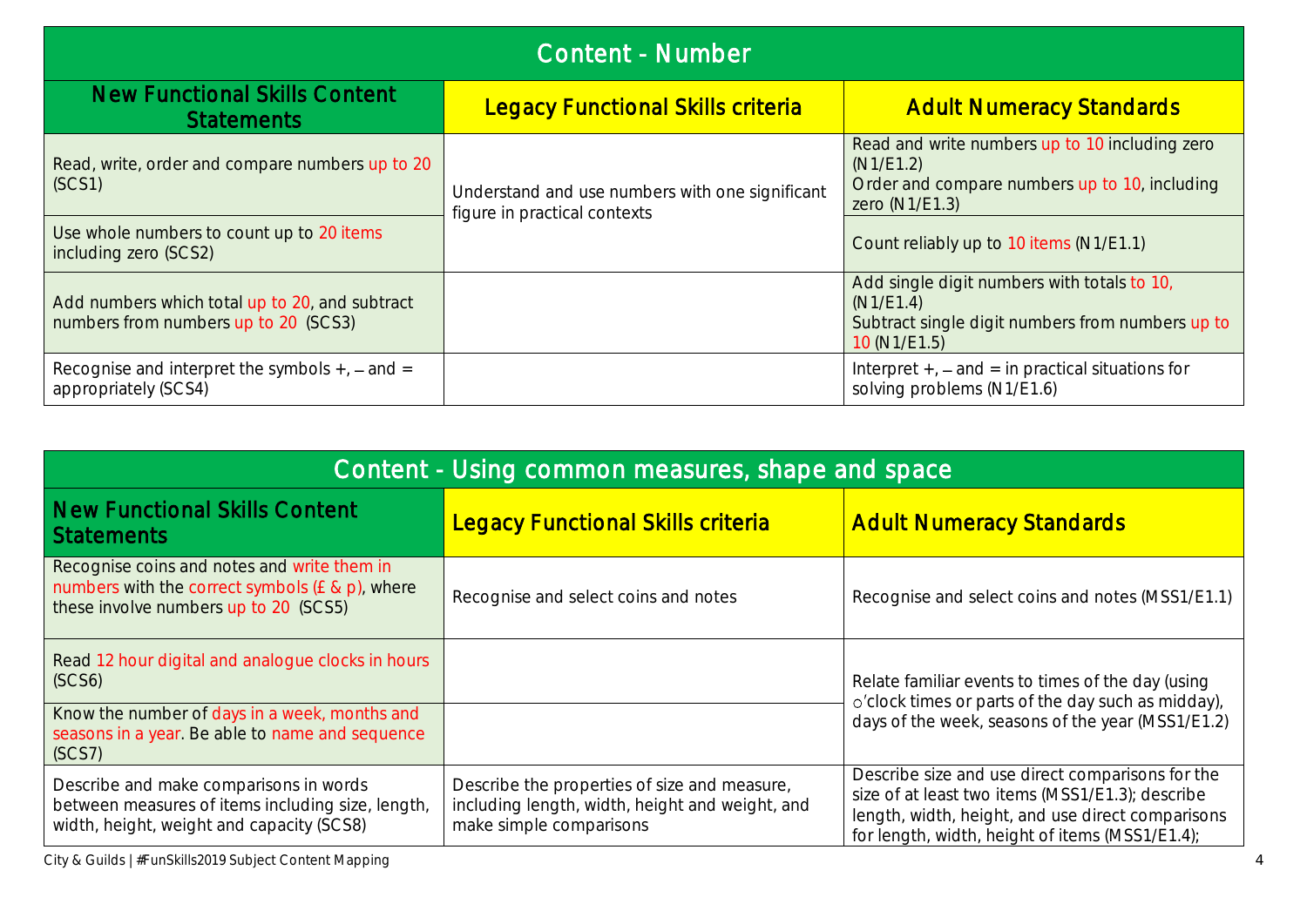|                                                                                                                                              |                                                 | describe weight and use direct comparisons for<br>weight items (MSS1/E1.5); describe capacity of<br>items and use direct comparisons for capacity of<br>items (MSS1/E1.6) |
|----------------------------------------------------------------------------------------------------------------------------------------------|-------------------------------------------------|---------------------------------------------------------------------------------------------------------------------------------------------------------------------------|
| Identify and recognise common 2-D and 3-D<br>shapes including circle, cube, rectangle (including<br>square) and triangle (SCS9)              | Recognise and name common 2-D and<br>3-D shapes | Recognise and name common 2D and 3D shapes<br>e.g. a rectangle, square, circle, cube(MSS2/E1.1)                                                                           |
| Use everyday positional vocabulary to describe<br>position and direction including left, right, in front,<br>behind, under and above (SCS10) | Describe position                               | Understand everyday positional vocabulary e.g.<br>between, inside or near to (MSS2/E1.2)                                                                                  |

| Content - Handling information and data                                                                                    |                                                                   |                                                                                                                       |  |  |
|----------------------------------------------------------------------------------------------------------------------------|-------------------------------------------------------------------|-----------------------------------------------------------------------------------------------------------------------|--|--|
| New Functional Skills Content<br><b>Adult Numeracy Standards</b><br><b>Legacy Functional Skills criteria</b><br>Statements |                                                                   |                                                                                                                       |  |  |
| Read numerical information from lists (SCS11)                                                                              |                                                                   | Extract simple information from lists (HD1/E1.1)                                                                      |  |  |
| Sort and classify objects using a single criterion<br>(SCS12)                                                              | Sort and classify objects practically using a single<br>criterion | Sort and classify objects using a single criterion<br>(HD1/E1.2)                                                      |  |  |
| Read and draw simple charts and diagrams<br>including a tally chart, block diagram/graph<br>(SCS13)                        |                                                                   | Construct simple representations or diagrams<br>using knowledge of numbers, measures or space<br>and shape (HD1/E1.3) |  |  |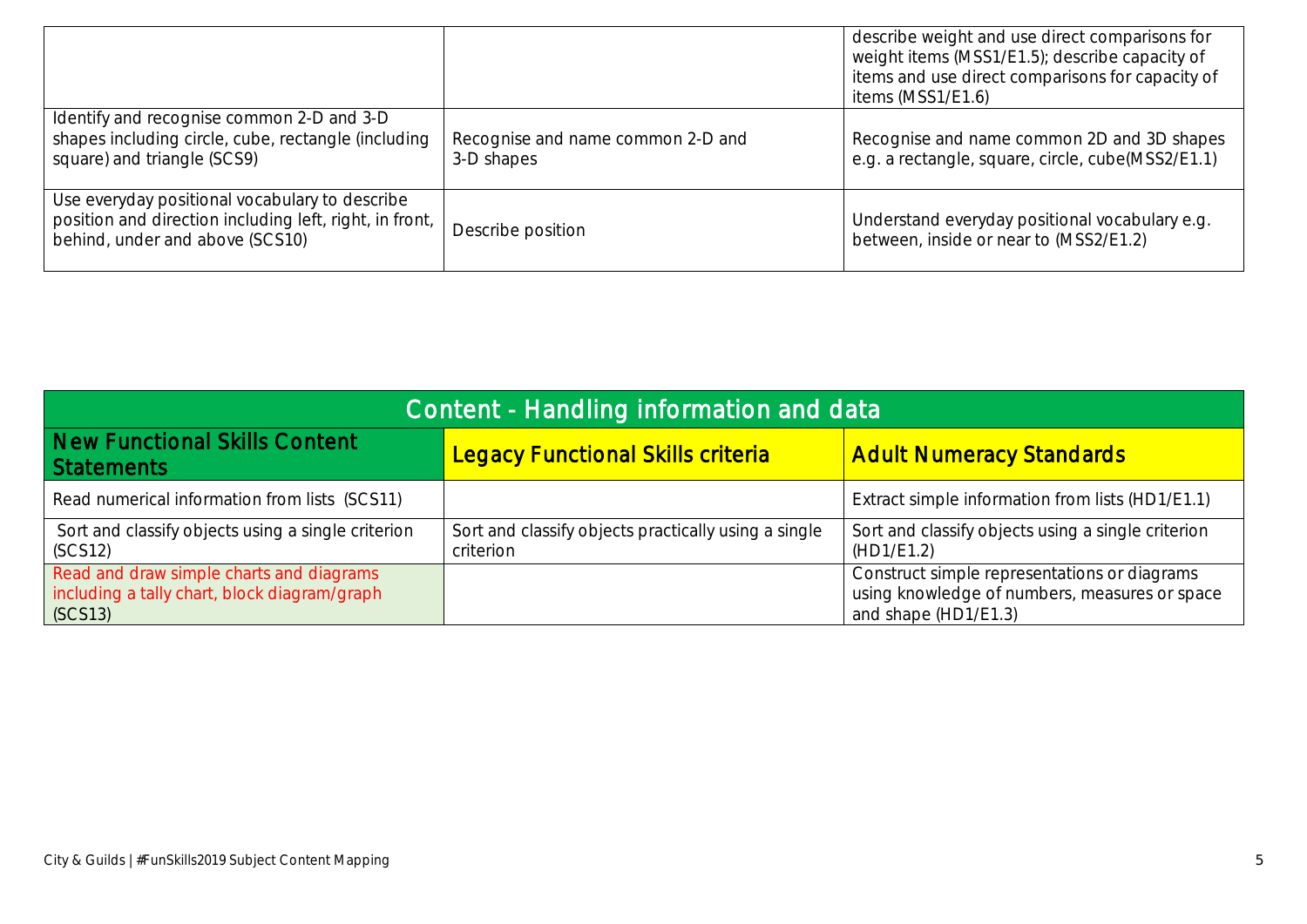#### Examples of how the new content could be assessed:

Work out  $20 - 13 =$ 

Add numbers which total up to 20, and subtract numbers from numbers up to 20 (SCS3) Previously learners were required to subtract single digit numbers from numbers up to 10.

#### Read 12 hour digital and analogue clocks in hours (SCS6)

Reading digital or analogue clock was not previously assessed, learners were previously required to relate to familiar times of the day (numeracy standards).





Read and draw simple charts and diagrams including a tally chart, block diagram/graph (SCS13) Learners were previously required to sort and classify objects using a single criterion, constructing simple representations could be found previously in the numeracy standards.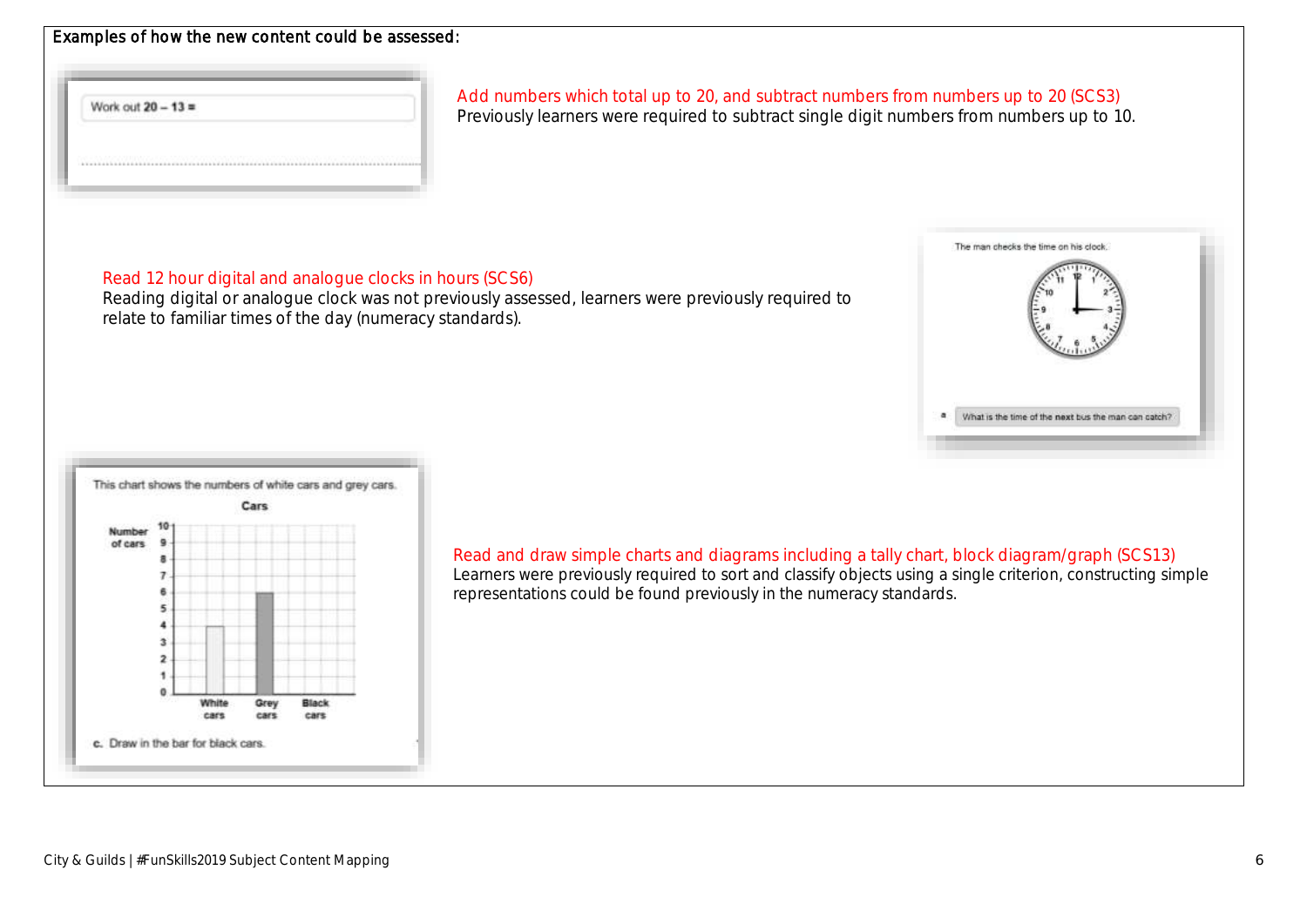# Entry 2 - Functional Skills Mathematics

# Entry 2 Introduction:

### New content at this level:

- Divide two-digit whole numbers by single-digit whole numbers and express remainders (SCS8)
- Know the number of hours in a day and weeks in a year. Be able to name and sequence. (SCS7) (This should be in Measures error in the DfE content document)

### Content that is not new but is now described more explicitly or in greater detail detailed:

- Count reliably up to 100 items (SCS1)
- Read, write, order and compare numbers up to 200 (SCS2)
- Recognise and sequence odd and even numbers up to 100 (SCS3)
- Recognise and interpret the symbols  $+$ ,  $-$ ,  $x$ ,  $\div$  and  $=$  appropriately (SCS4)
- Multiply whole numbers in the range 0x0 to 12x12 (times tables) (SCS6)
- Recognise simple fractions (halves, quarters and tenths) of whole numbers and shapes (SCS10)
- Read, write and use decimals to one place (SCS11)
- Read and record time in common date formats, and read time displayed on analogue clocks in hours, half hours and quarter hours, and understand hours from a 24-hour digital clock (SCS13)

- Recognise and name 2-D and 3-D shapes including pentagons, hexagons, cylinders, cuboids, pyramids and spheres (SCS19)
- Describe the properties of common 2-D and 3-D shapes including sides, corners, edges, faces, angles and base (SCS20)
- Extract information from lists, tables, diagrams and bar charts (SCS22)
- Make numerical comparisons from bar charts (SCS23)
- Take information from one format and represent the information in another format including use of bar charts (SCS25)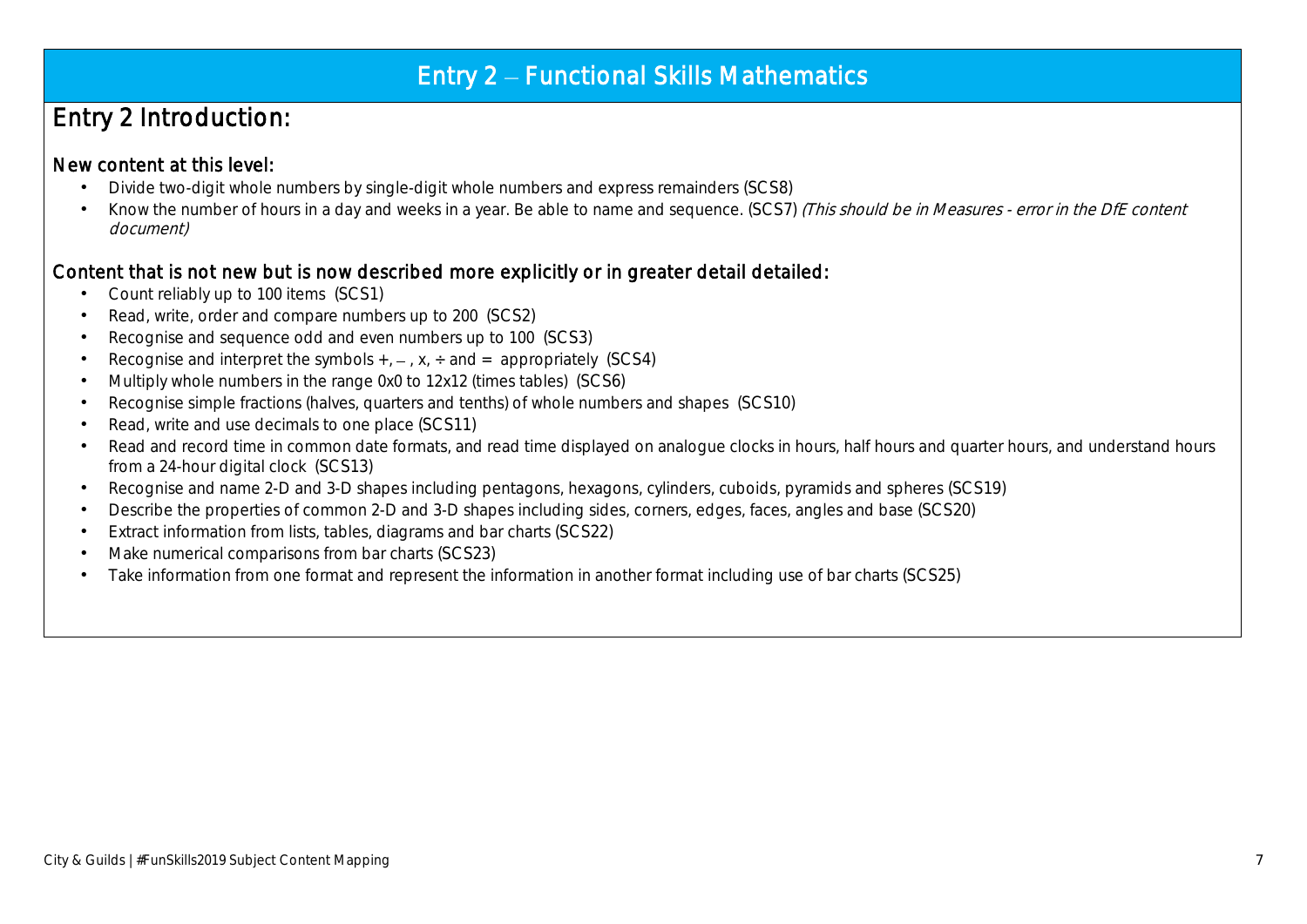| <b>Content - Number</b>                                                                                                                                               |                                                                        |                                                                                                                                                   |  |  |
|-----------------------------------------------------------------------------------------------------------------------------------------------------------------------|------------------------------------------------------------------------|---------------------------------------------------------------------------------------------------------------------------------------------------|--|--|
| <b>New Functional Skills Content</b><br><b>Statements</b>                                                                                                             | <b>Current Functional Skills criteria</b>                              | <b>Adult Numeracy Standards</b>                                                                                                                   |  |  |
| Count reliably up to 100 items<br>(SCS1)                                                                                                                              | Understand and use whole numbers with up to two<br>significant figures | Count reliably up to 20 items (now Entry 1) (N1/E2.1)                                                                                             |  |  |
| Read, write, order and compare numbers up to 200<br>(SCS2)                                                                                                            |                                                                        | Read, write, order and compare numbers up to 100<br>(N1/E2.2)                                                                                     |  |  |
| Recognise and sequence odd and even numbers up<br>to 100 (SCS3)                                                                                                       | Recognise sequences of numbers, including odd<br>and even numbers      |                                                                                                                                                   |  |  |
| Recognise and interpret the symbols $+, -$ , x, $\div$ and<br>= appropriately (SCS4)                                                                                  |                                                                        | Use and interpret $+$ , $-$ , $x$ and $=$ in practical situations<br>for solving problems (N1/E2.7)                                               |  |  |
| Add and subtract two-digit numbers<br>(SCS5)                                                                                                                          | Understand and use addition/subtraction in practical<br>situations     | Add and subtract two-digit whole numbers<br>(N1/E2.3); recall addition and subtraction facts to 10<br>(N1/E2.4)                                   |  |  |
| Multiply whole numbers in the range 0x0 to 12x12<br>(times tables) (SCS6)                                                                                             |                                                                        | Multiply using single-digit whole numbers (N1/E2.5)                                                                                               |  |  |
| Know the number of hours in a day and weeks in a<br>year. Be able to name and sequence. (SCS7) (This<br>should be in Measures - error in the DfE content<br>document) |                                                                        |                                                                                                                                                   |  |  |
| Divide two-digit whole numbers by single-digit<br>whole numbers and express remainders (SCS8)                                                                         |                                                                        |                                                                                                                                                   |  |  |
| Approximate by rounding to the nearest 10, and use<br>this rounded answer to check results (SCS9)                                                                     |                                                                        | Approximate by rounding to the nearest 10<br>(N1/E2.6)                                                                                            |  |  |
| Recognise simple fractions (halves, quarters and<br>tenths) of whole numbers and shapes (SCS10)                                                                       | Use doubling and halving in practical situations                       | Read, write and compare halves and quarters of<br>quantities (N2/E2.1); find halves and quarters of<br>small numbers of items or shapes (N2/E2.2) |  |  |
| Read, write and use decimals to one place<br>(SCS11)                                                                                                                  |                                                                        |                                                                                                                                                   |  |  |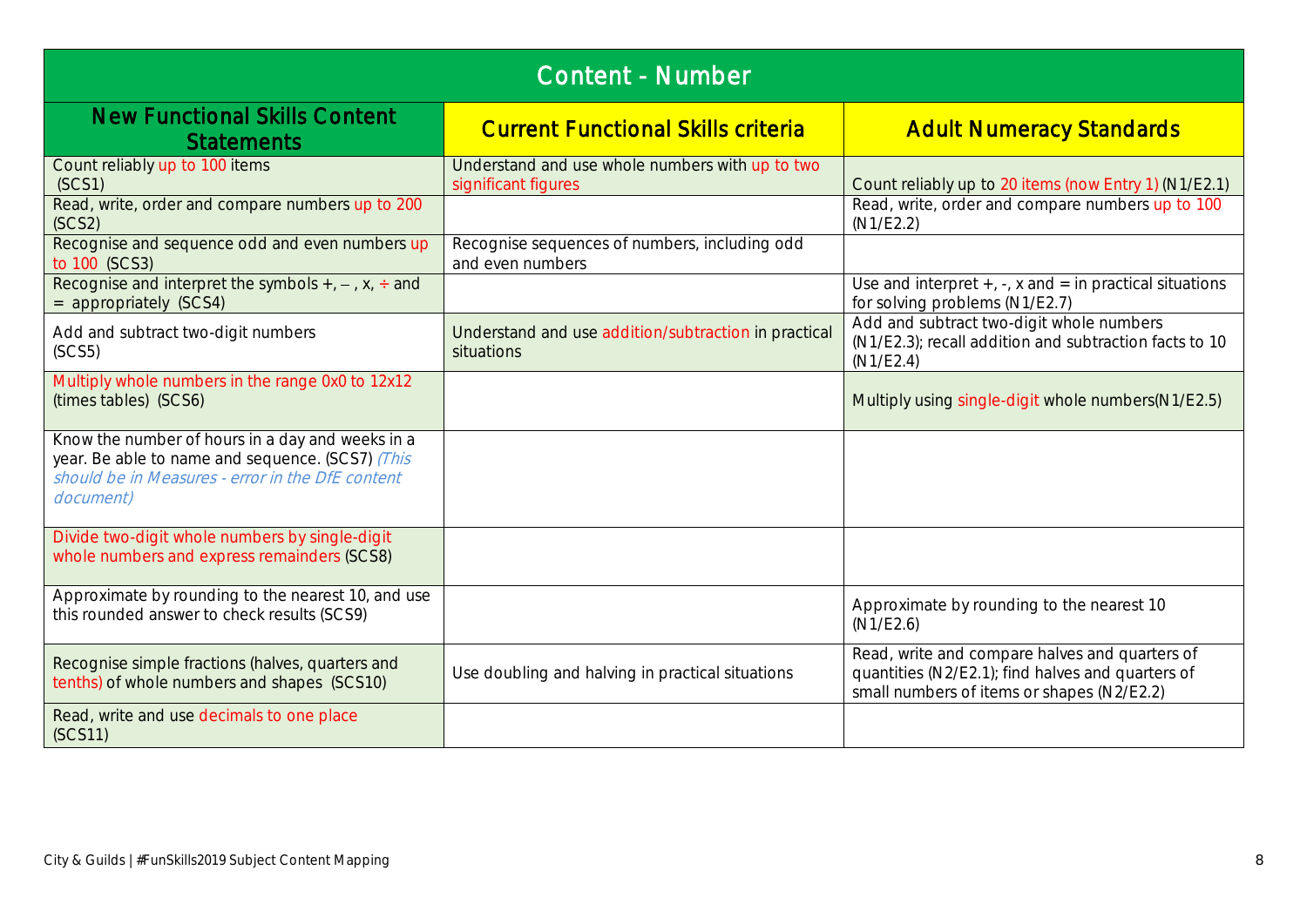| Content - Using common measures, shape and space                                                                                                                                                   |                                                                   |                                                                                                                                                                                                                                              |  |
|----------------------------------------------------------------------------------------------------------------------------------------------------------------------------------------------------|-------------------------------------------------------------------|----------------------------------------------------------------------------------------------------------------------------------------------------------------------------------------------------------------------------------------------|--|
| <b>New Functional Skills Content</b><br><b>Statements</b>                                                                                                                                          | <b>Current Functional Skills criteria</b>                         | <b>Adult Numeracy Standards</b>                                                                                                                                                                                                              |  |
| Calculate money with pence up to one pound and in<br>whole pounds of multiple items and write with the<br>correct symbols (£ or p) (SCS12)                                                         | Recognise and use familiar measures, including time<br>and money  | Make amounts of money up to £1 in different ways<br>using 1p, 2p, 5p, 10p, 20p, 50p coins (MSS1/E2.1);<br>calculate the cost in pence of more than one item<br>and the change from a transaction, in pence or in<br>whole pounds (MSS1/E2.2) |  |
| Read and record time in common date formats, and<br>read time displayed on analogue clocks in hours,<br>half hours and quarter hours, and understand hours<br>from a 24-hour digital clock (SCS13) |                                                                   | Read and record time in common date formats<br>(MSS1/E2.3), read and understand time displayed on<br>analogue and 12-hour digital clocks in hours, half<br>hours and quarter hours (MSS1/E2.4)                                               |  |
| Know the number of hours in a day and weeks in a<br>year. Be able to name and sequence (SCS7)                                                                                                      |                                                                   |                                                                                                                                                                                                                                              |  |
| Use metric measures of length including millimetres,<br>centimetres and metres and kilometres (SCS14)                                                                                              |                                                                   | Estimate, measure and compare length using<br>common standard and non-standard units<br>(MSS1/E2.5)                                                                                                                                          |  |
| Use measures of weight including grams and<br>kilograms (SCS15)                                                                                                                                    | Use simple scales and measure to the nearest<br>labelled division | Estimate, measure and compare weight using<br>common standard and non-standard units<br>(MSS1/E2.6)                                                                                                                                          |  |
| Use measures of capacity including millilitres and<br>litres<br>(SCS16)                                                                                                                            |                                                                   | Estimate, measure and compare capacity using<br>common standard and non-standard units<br>(MSS1/E2.7)                                                                                                                                        |  |
| Read and compare positive temperatures (SCS17)                                                                                                                                                     |                                                                   | Read and compare positive temperatures in<br>everyday situations such as weather charts<br>(MSS1/E2.8)                                                                                                                                       |  |
| Read and use simple scales to the nearest labelled<br>division (SCS18)                                                                                                                             |                                                                   | Read simple scales to the nearest labelled division<br>(MSS1/E2.9)                                                                                                                                                                           |  |
| Recognise and name 2-D and 3-D shapes including<br>pentagons, hexagons, cylinders, cuboids, pyramids<br>and spheres (SCS19)                                                                        | Know properties of simple 2-D and 3-D shapes                      | Recognise and name 2-D and 3-D shapes e.g.<br>triangles, cylinders, pyramids (MSS2/E2.1)                                                                                                                                                     |  |
| Describe the properties of common 2-D and 3-D<br>shapes including sides, corners, edges, faces, angles<br>and base (SCS20)                                                                         |                                                                   | Describe the properties of common 2-D and 3-D<br>shapes e.g. the number of sides, corners, faces<br>(MSS2/E2.2)                                                                                                                              |  |
| Use appropriate positional vocabulary to describe<br>position and direction including between, inside,                                                                                             |                                                                   | Use positional vocabulary, e.g. giving simple<br>instructions (MSS2/E2.3)                                                                                                                                                                    |  |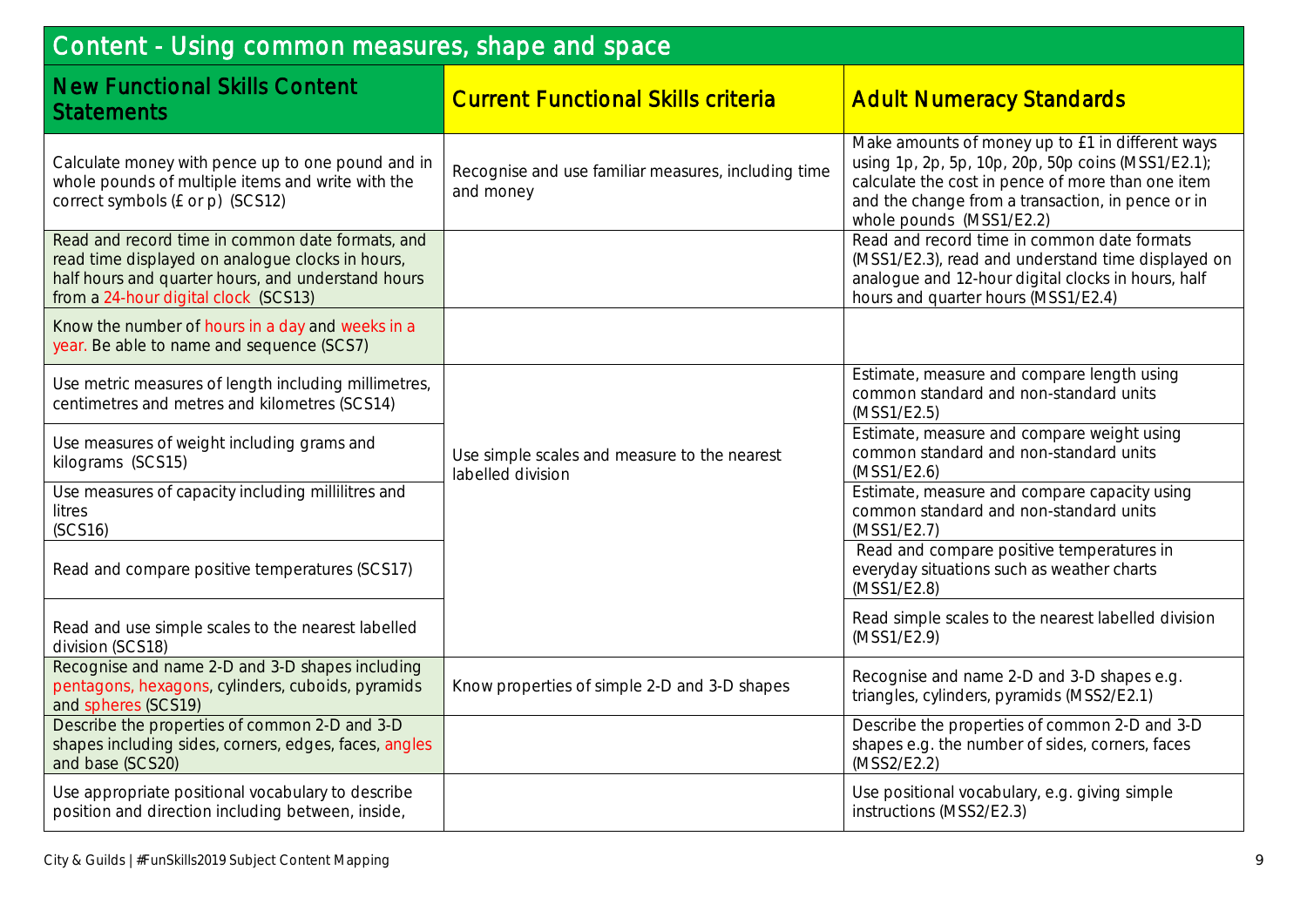| outside, middle, below, on top, forwards and |  |
|----------------------------------------------|--|
| backwards (SCS21)                            |  |
|                                              |  |

| Content - Handling information and data                                                                                    |                                           |                                                                                                                                                             |  |
|----------------------------------------------------------------------------------------------------------------------------|-------------------------------------------|-------------------------------------------------------------------------------------------------------------------------------------------------------------|--|
| New Functional Skills Content<br><b>Statements</b>                                                                         | <b>Current Functional Skills criteria</b> | <b>Adult Numeracy Standards</b>                                                                                                                             |  |
| Extract information from lists, tables, diagrams and<br>bar charts (SCS22)                                                 | Extract information from simple lists     | Extract information from lists, tables, simple<br>diagrams and block graphs (HD1/E2.1)                                                                      |  |
| Make numerical comparisons from bar charts<br>SCS23                                                                        |                                           | Make numerical comparisons from block graphs<br>(HD1/E2.2)                                                                                                  |  |
| Sort and classify objects using two criteria (SCS24)                                                                       |                                           | Sort and classify objects using two criteria (HD1/E2.3)                                                                                                     |  |
| Take information from one format and represent the<br>information in another format including use of bar<br>charts (SCS25) |                                           | Collect simple numerical information(HD1/E2.4) ;<br>represent information so that it makes sense to<br>others e.g. in lists, tables and diagrams (HD1/E2.5) |  |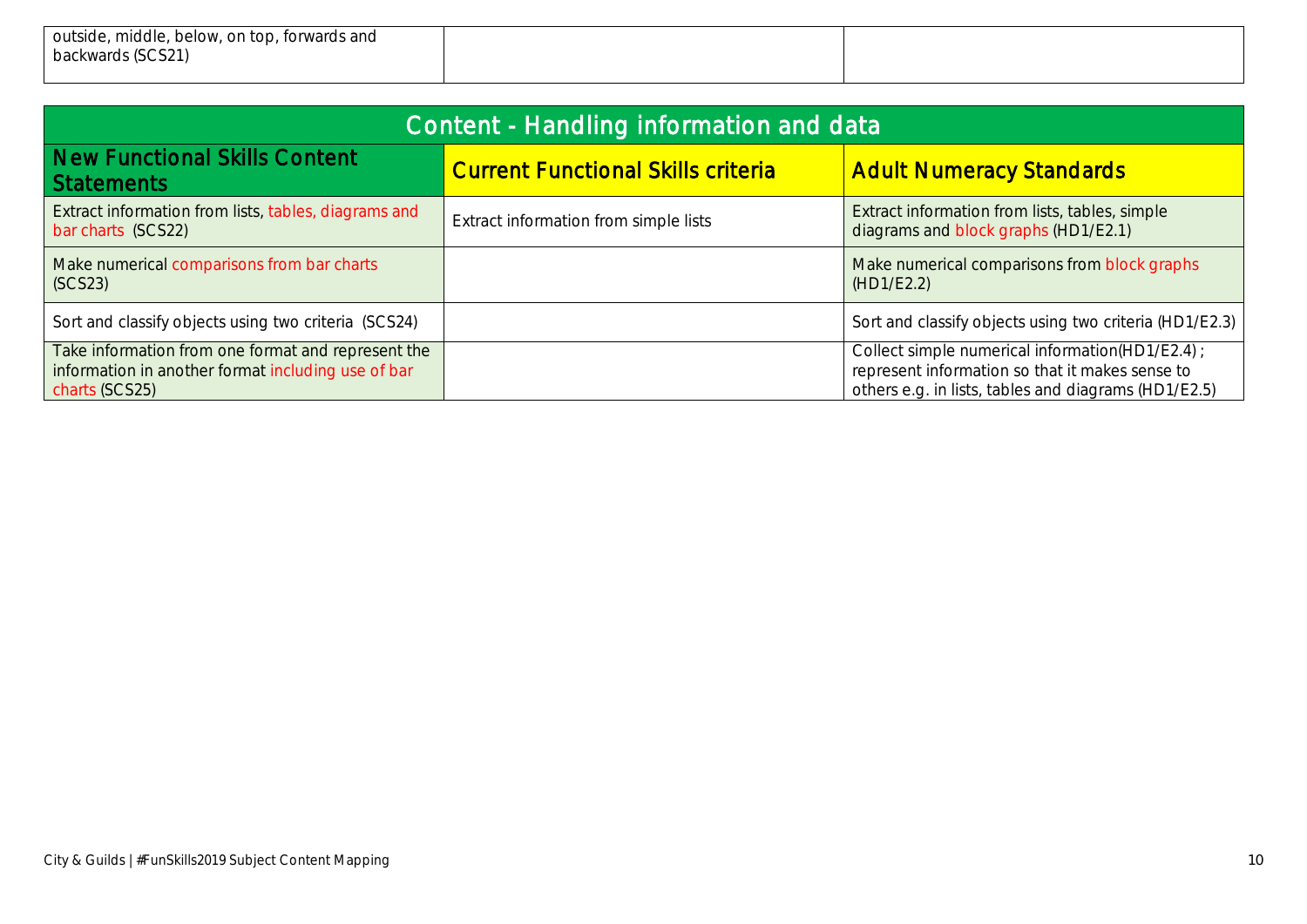#### Examples of how the new content might be assessed:



Read and record time in common date formats, and read time displayed on analogue clocks in hours, half hours and quarter hours, and understand hours from a 24-hour digital clock (SCS13) Previously learners needed to recognise and use familiar measures, including time and money. Delivery will now need to include the use of analogue and digital clocks.

#### Recognise and name 2-D and 3-D shapes including pentagons, hexagons, cylinders, cuboids, pyramids and spheres (SCS19)

Learners previously needed to know the properties of simple and 2-D and 3-D shapes. These will now include pentagons, hexagons and spheres as well as cylinders, cuboids and pyramids,

| Monday | Tuesday              | Wednesday Thursday |      | Friday | Saturday | Sunday  |
|--------|----------------------|--------------------|------|--------|----------|---------|
| 23°C   | 22°C                 | 19"C               | 20°C | 24°C   | 26°C.    | 25°C    |
|        | Tick all those days. |                    |      |        |          | 2 marks |

#### Extract information from lists, tables, diagrams and bar charts (SCS22)

This has changed from learners extracting from only simple lists, to include tables, diagrams and bar charts.

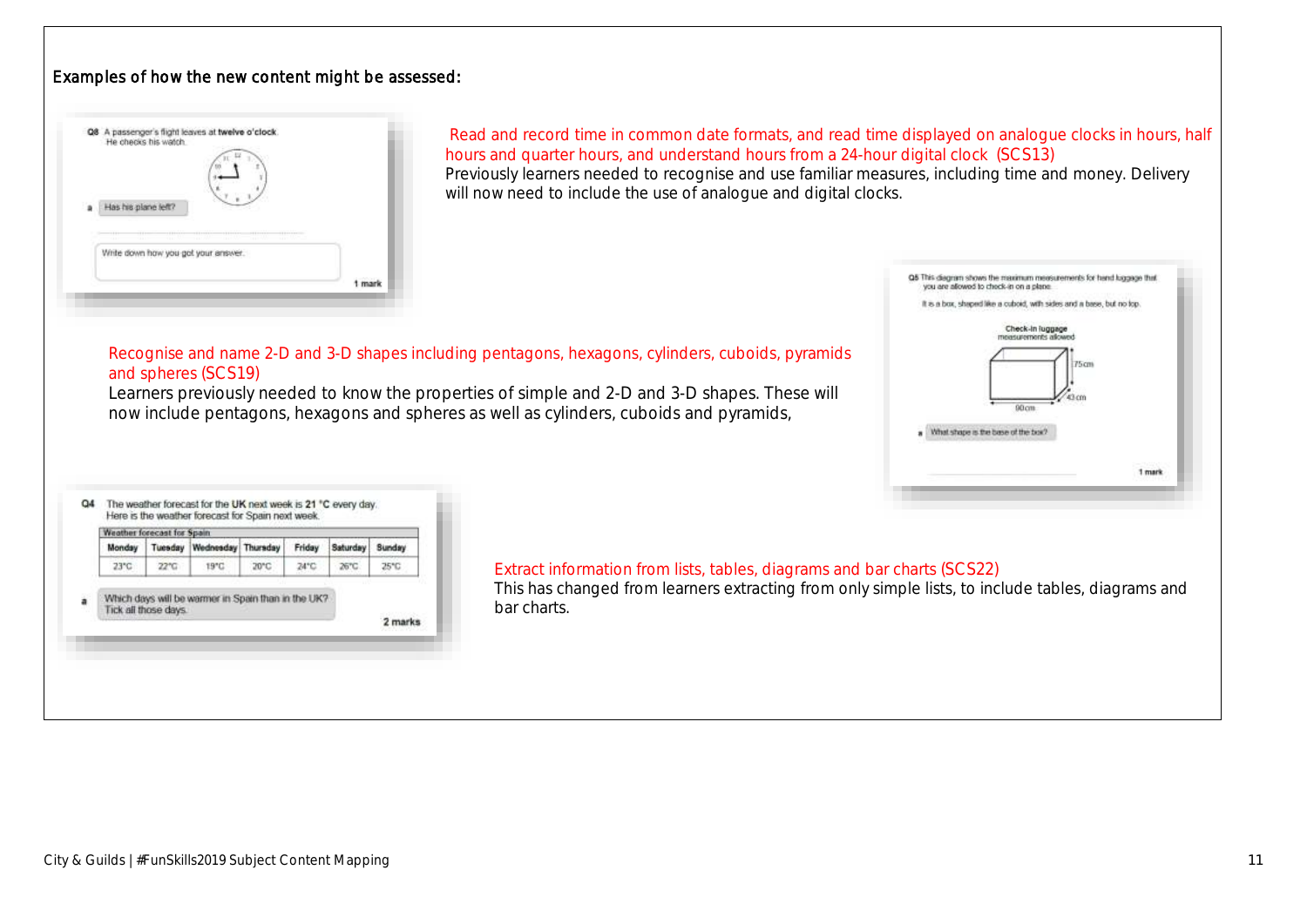# Entry  $3$  – Functional Skills Mathematics

## Entry 3 Introduction: New content at this level:

- Recognise and continue sequences that involve decimals (SCS9)
- Round amounts of money to the nearest £1 or 10p (SCS11)
- Use appropriate positional vocabulary to describe position and direction including eight compass points and including full/half/quarter turns (SCS20)

### Content that is not new but is now described more explicitly or in greater detail detailed:

- Count, read, write, order and compare numbers up to 1000 (SCS1)
- Divide three-digit whole numbers by single and double digit whole numbers and express remainders (SCS3)
- Multiply two-digit whole numbers by single and double digit whole numbers (SCS4)
- Approximate by rounding numbers less than 1000 to the nearest 10 or 100 and use this rounded answer to check results (SCS5)
- Recognise and continue linear sequences of numbers up to 100 (SCS6)
- Read, measure and record time using am and pm (SCS12)
- Read time from analogue and 24 hour digital clocks in hours and minutes (SCS13)
- Use and compare measures of length, capacity, weight and temperature using metric or imperial units to the nearest labelled or unlabelled division (SCS14)
- Compare metric measures of length including millimetres, centimetres, metres and kilometres (SCS15)
- Compare measures of weight including grams and kilograms (SCS16)
- Compare measures of capacity including millilitres and litres (SCS17)
- Use a suitable instrument to measure mass and length (SCS18)
- Sort 2-D and 3-D shapes using properties including lines of symmetry, length, right angles, angles including in rectangles and triangles (SCS19)
- Extract information from lists, tables, diagrams and charts and create frequency tables (SCS21)
- Interpret information, to make comparisons and record changes, from different formats including bar charts and simple line graphs (SCS22)
- Organise and represent information in appropriate ways including tables, diagrams, simple line graphs and bar charts (SCS23)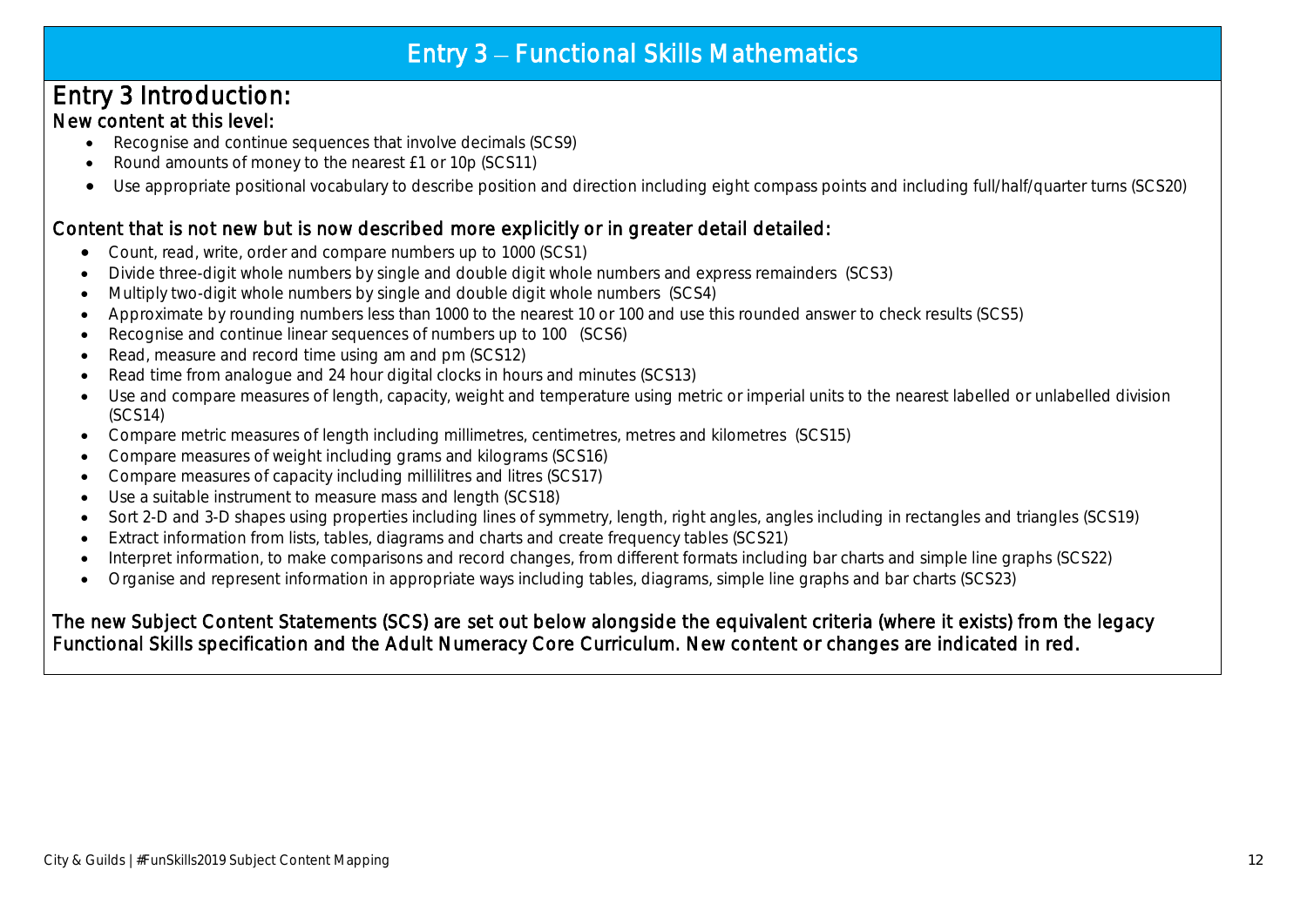| <b>Content - Number</b>                                                                                                           |                                                                                            |                                                                                                                                                                                                        |  |  |
|-----------------------------------------------------------------------------------------------------------------------------------|--------------------------------------------------------------------------------------------|--------------------------------------------------------------------------------------------------------------------------------------------------------------------------------------------------------|--|--|
| <b>New Functional Skills Content</b><br><b>Statements</b>                                                                         | <b>Legacy Functional Skills criteria</b>                                                   | <b>Adult Numeracy Standards</b>                                                                                                                                                                        |  |  |
| Count, read, write, order and compare numbers up<br>to 1000 (SCS1)                                                                |                                                                                            | Count, read, write, order and compare numbers up<br>to 1000 (N1/E3.1)                                                                                                                                  |  |  |
| Add and subtract using three-digit whole numbers<br>(SCS2)                                                                        | Add and subtract using three-digit numbers                                                 | Add and subtract using three-digit numbers<br>(N1/E3.2); recall addition and subtraction facts up<br>to 20 (N1/E3.3)                                                                                   |  |  |
| Divide three-digit whole numbers by single and<br>double digit whole numbers and express<br>remainders (SCS3)                     | Solve practical problems involving multiplication<br>and division by $2, 3, 4, 5$ and $10$ | Divide two-digit whole numbers by single-digit<br>whole numbers and interpret remainders (N1/E3.6)                                                                                                     |  |  |
| Multiply two-digit whole numbers by single and<br>double digit whole numbers (SCS4)                                               |                                                                                            | Multiply two-digit whole numbers by single-digit<br>whole numbers (N1/E3.4); recall multiplication facts<br>e.g. multiples of 2, 3, 4, 5, 10 (N1/E3.5)                                                 |  |  |
| Approximate by rounding numbers less than 1000<br>to the nearest 10 or 100 and use this rounded<br>answer to check results (SCS5) | Round to the nearest 10 or 100                                                             | Approximate by rounding numbers less than 1000<br>to the nearest 10 or 100 (N1/E3.7)                                                                                                                   |  |  |
| Recognise and continue linear sequences of<br>numbers up to 100 (SCS6)                                                            | Recognise and describe number patterns                                                     | Use and interpret $+, \cdot, x$ , $\div$ and = in practical<br>situations for solving problems (N1/E3.9)                                                                                               |  |  |
| Read, write and understand thirds, quarters, fifths<br>and tenths including equivalent forms (SCS7)                               | Understand and use simple fractions                                                        | Read, write and understand common fractions, e.g.<br>3/4, 2/3, 1/10 (N2/E3.1) ; recognise and use<br>equivalent forms, e.g. $5/10 = 1/2$ (N2/E3.2)                                                     |  |  |
| Read, write and use decimals up to two decimal<br>places (SCS8)                                                                   | Understand decimals to two decimal places in<br>practical contexts                         | Read, write, and understand decimals up to two<br>decimal places in practical contexts (such as<br>common measures to one decimal place, e.g. 1.5m;<br>money in decimal notation e.g. £2.37) (N2/E3.3) |  |  |
| Recognise and continue sequences that involve<br>decimals (SCS9)                                                                  |                                                                                            |                                                                                                                                                                                                        |  |  |
|                                                                                                                                   |                                                                                            | Estimate answers to calculations (N1/E3.8)                                                                                                                                                             |  |  |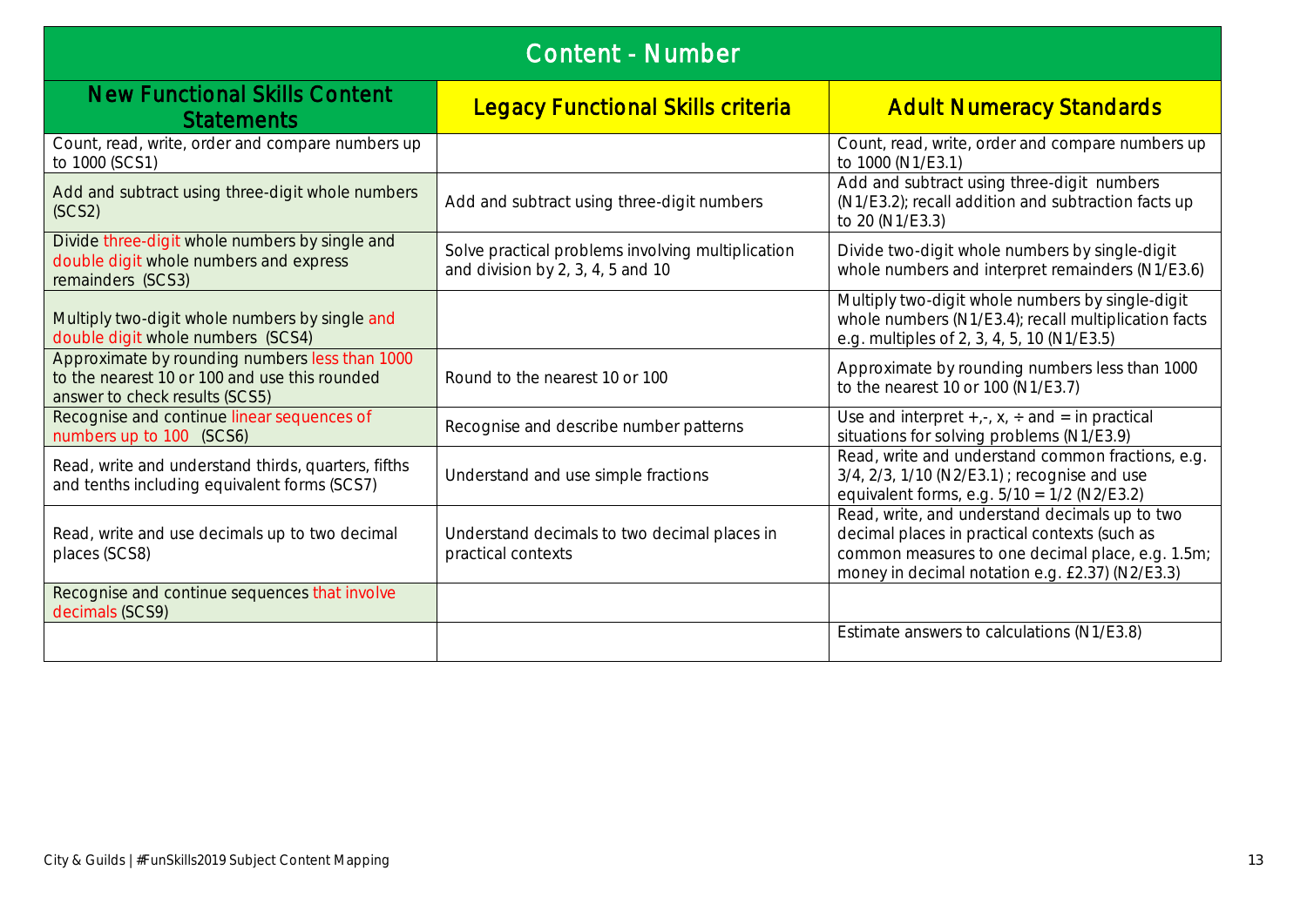| Content - Using common measures, shape and space                                                                                                                                                            |                                                                                            |                                                                                                                                                                    |  |  |
|-------------------------------------------------------------------------------------------------------------------------------------------------------------------------------------------------------------|--------------------------------------------------------------------------------------------|--------------------------------------------------------------------------------------------------------------------------------------------------------------------|--|--|
| <b>Reformed Functional Skills - Subject</b><br><b>Content Statements</b>                                                                                                                                    | <b>Legacy Functional Skills criteria</b>                                                   | <b>Adult Numeracy Standards</b>                                                                                                                                    |  |  |
| Calculate with money using decimal notation and<br>express money correctly in writing in pounds and<br>pence (SCS10)                                                                                        | Complete simple calculations involving money and<br>measures                               | Add and subtract sums of money using decimal<br>notation (MSS1/E3.1)                                                                                               |  |  |
| Round amounts of money to the nearest £1 or 10p<br>(SC11)                                                                                                                                                   |                                                                                            | Round sums of money to the nearest £ and 10p and<br>make approximate calculations (MSS1/E3.2)                                                                      |  |  |
| Read, measure and record time using am and pm<br>(SCS12)                                                                                                                                                    |                                                                                            | Read, measure and record time using am and pm<br>and common date formats, digital clocks and<br>analogue clocks to the nearest 5 minute intervals<br>(MSS1/E3.3)   |  |  |
| Read time from analogue and 24 hour digital clocks<br>in hours and minutes (SCS13)                                                                                                                          |                                                                                            |                                                                                                                                                                    |  |  |
| Use and compare measures of length, capacity,<br>weight and temperature using metric or imperial<br>units to the nearest labelled or unlabelled division<br>(SCS14)                                         |                                                                                            | Read, estimate, measure and compare length<br>(MSS1/E3.5), capacity (MSS1/E3.7), weight                                                                            |  |  |
| Compare metric measures of length including<br>millimetres, centimetres, metres and kilometres<br>(SCS15)                                                                                                   | Understand, estimate, measure and compare<br>length, capacity, weight and temperature; Use | (MSS1/E3.6) and temperature (MSS1/E3.9) using<br>non-standard and standard units e.g. distance on<br>road signs, simple scales to the nearest labelled<br>division |  |  |
| Compare measures of weight including grams and<br>kilograms (SCS16)                                                                                                                                         | metric units in everyday situations                                                        |                                                                                                                                                                    |  |  |
| Compare measures of capacity including millilitres<br>and litres (SCS17)                                                                                                                                    |                                                                                            |                                                                                                                                                                    |  |  |
| Use a suitable instrument to measure mass and<br>length (SCS18)                                                                                                                                             |                                                                                            | Choose appropriate units and measuring<br>instruments (MSS1/E3.8)                                                                                                  |  |  |
| Sort 2-D and 3-D shapes using properties including<br>lines of symmetry, length, right angles, angles<br>including in rectangles and triangles (SCS19)<br>Use appropriate positional vocabulary to describe | Recognise and name simple 2-D and 3-D shapes<br>and their properties                       | Sort 2-D and 3-D shapes to solve practical<br>problems using properties, e.g. lines of symmetry,<br>side length, angles (MSS2/E3.1)                                |  |  |
| position and direction including eight compass<br>points and including full/half/quarter turns (SCS20)                                                                                                      |                                                                                            |                                                                                                                                                                    |  |  |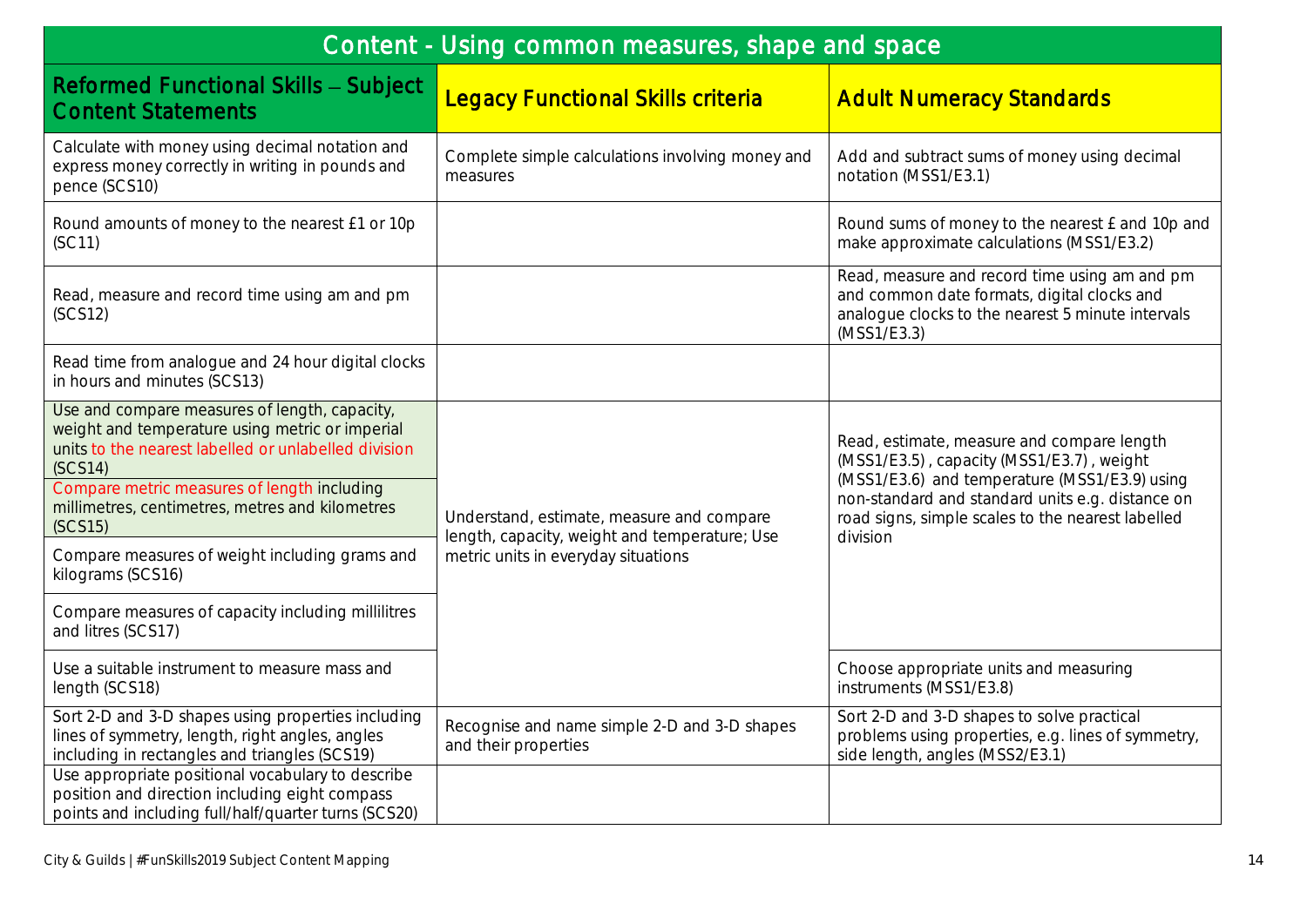| Content - Handling information and data                                                                                                        |                                                                                            |                                                                                                                                                                                        |
|------------------------------------------------------------------------------------------------------------------------------------------------|--------------------------------------------------------------------------------------------|----------------------------------------------------------------------------------------------------------------------------------------------------------------------------------------|
| <b>Reformed Functional Skills - Subject</b><br><b>Content Statements</b>                                                                       | <b>Legacy Functional Skills criteria</b>                                                   | <b>Adult Numeracy Standards</b>                                                                                                                                                        |
| Extract information from lists, tables, diagrams and<br>charts and create frequency tables (SCS21)                                             | Extract use and compare information from lists,<br>tables, simple charts and simple graphs | Extract numerical information from lists, tables,<br>diagrams and simple charts (HD1/E3.1)                                                                                             |
| Interpret information, to make comparisons and<br>record changes, from different formats including<br>bar charts and simple line graphs (SC22) |                                                                                            | Make numerical comparisons from bar charts and<br>pictograms (HD1/E3.2)                                                                                                                |
| Organise and represent information in appropriate<br>ways including tables, diagrams, simple line graphs<br>and bar charts (SCS23)             |                                                                                            | Make observations and record numerical<br>information using a tally (HD1/E3.3); organise and<br>represent information in different ways so that it<br>makes sense to others (HD1/E3.4) |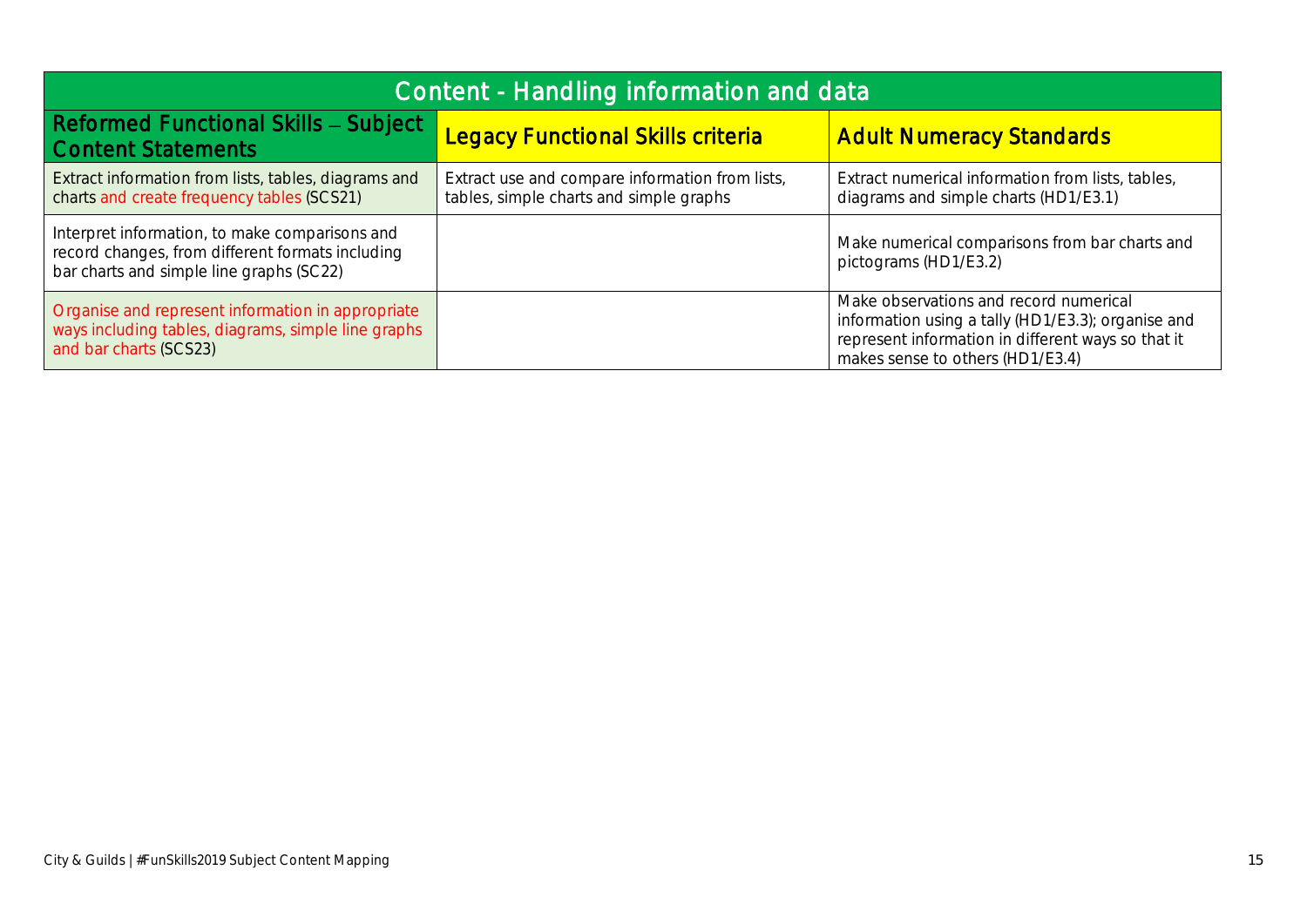| Work out $480 + 50 =$<br>Q7.<br>Show the remainder in your answer.                                                                                       | Divide three- digit whole numbers by single and double-digit whole numbers and express remainders<br>(SCS3)<br>These previously required learners to multiply and divide two-digit numbers by single digit numbers in                                                                                                                                                                                                                                                                                                                                                                                 |
|----------------------------------------------------------------------------------------------------------------------------------------------------------|-------------------------------------------------------------------------------------------------------------------------------------------------------------------------------------------------------------------------------------------------------------------------------------------------------------------------------------------------------------------------------------------------------------------------------------------------------------------------------------------------------------------------------------------------------------------------------------------------------|
| $Q2$ $575 + 25 =$                                                                                                                                        | practical problems (multiply and divide by 2,3,4,5 and 10).<br>These examples demonstrate how this is used in the non-calculator and calculator<br>scenario.                                                                                                                                                                                                                                                                                                                                                                                                                                          |
| capacity, weight and temperature; Use metric units in everyday situations.<br>This example shows how comparing measure is used in an everyday situation. | 1 mark<br>D6 A men wants to buy a wantrobe<br>The shop free these wordrobes.<br>Wardrobes<br>Model<br>Compare metric measures of length including millimetres, centimetres, metres and kilometres (SCS15)<br>138 cm<br>$^{1330}_{1290}$<br>M 20<br>M5 cm<br>\$4.50<br>M60<br>\$375.<br>$135$ an<br><b>M-RD</b><br>$130 \text{ m}$<br>6348<br>M-90<br>$200$ cm<br>Previously learners needed to demonstrate they can understand, estimate, measure and compare length,<br>He measures the space for the wardrobe<br>Edge of spap<br>Which wordrobes will lil into the spec<br>2 marks<br>Models that f |
| O10 This graph strews the sales for a simplice six incredibility<br><b>Bumber of Index</b>                                                               | Organise and represent information in appropriate ways including tables, diagrams, simple line graphs and bar charts                                                                                                                                                                                                                                                                                                                                                                                                                                                                                  |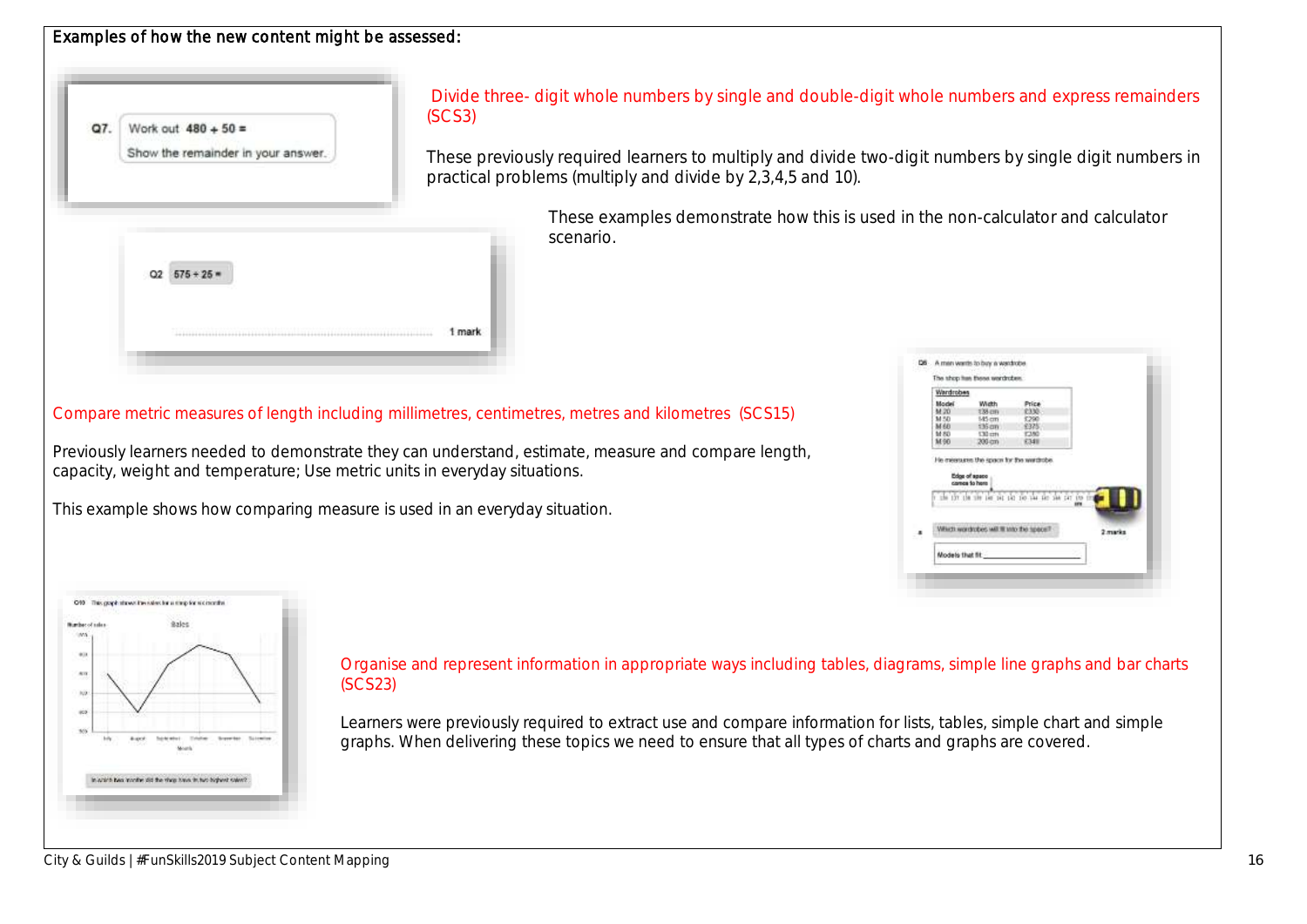# Level 1 - Functional Skills Mathematics

### Level 1 Introduction: New content at this level:

- Follow the order of precedence of operators (SCS7)
- Calculate discounts in multiples of 5% on amounts of money (SCS19)
- Interpret plans, elevations and nets of simple 3-D shapes (SCS25)
- Use angles when describing position and direction, and measure angles in degrees (SCS26)

#### $\bullet$ Content that is not new but is now described more explicitly or in greater detail detailed:

- Recognise and use positive and negative numbers (SCS2)
- Use multiplication facts and make connections with division facts (SCS4)
- Calculate the squares of one-digit and two-digit numbers (SCS6)
- Add, subtract, multiply and divide decimals up to two decimal places (SCS11)
- Approximate by rounding to a whole number or to one or two decimal places (SCS12)
- Read, write, order and compare percentages in whole numbers (SCS13)
- Calculate percentages of quantities, including simple percentage increases and decreases by 5% and multiples thereof (SCS14)
- Estimate answers to calculations using fractions and decimals (SCS15)
- Recognise and calculate equivalences between common fractions, percentages and decimals (SCS16)
- Calculate simple interest in multiples of 5% on amounts of money (SCS18)
- Calculate the volumes of cubes and cuboids (SCS23)
- Represent discrete data in tables, diagrams and charts including pie charts, bar charts and line graphs (SCS27)
- Group discrete data and represent grouped data graphically (SCS28)
- Use equally likely outcomes to find the probabilities of simple events and express them as fractions (SCS31)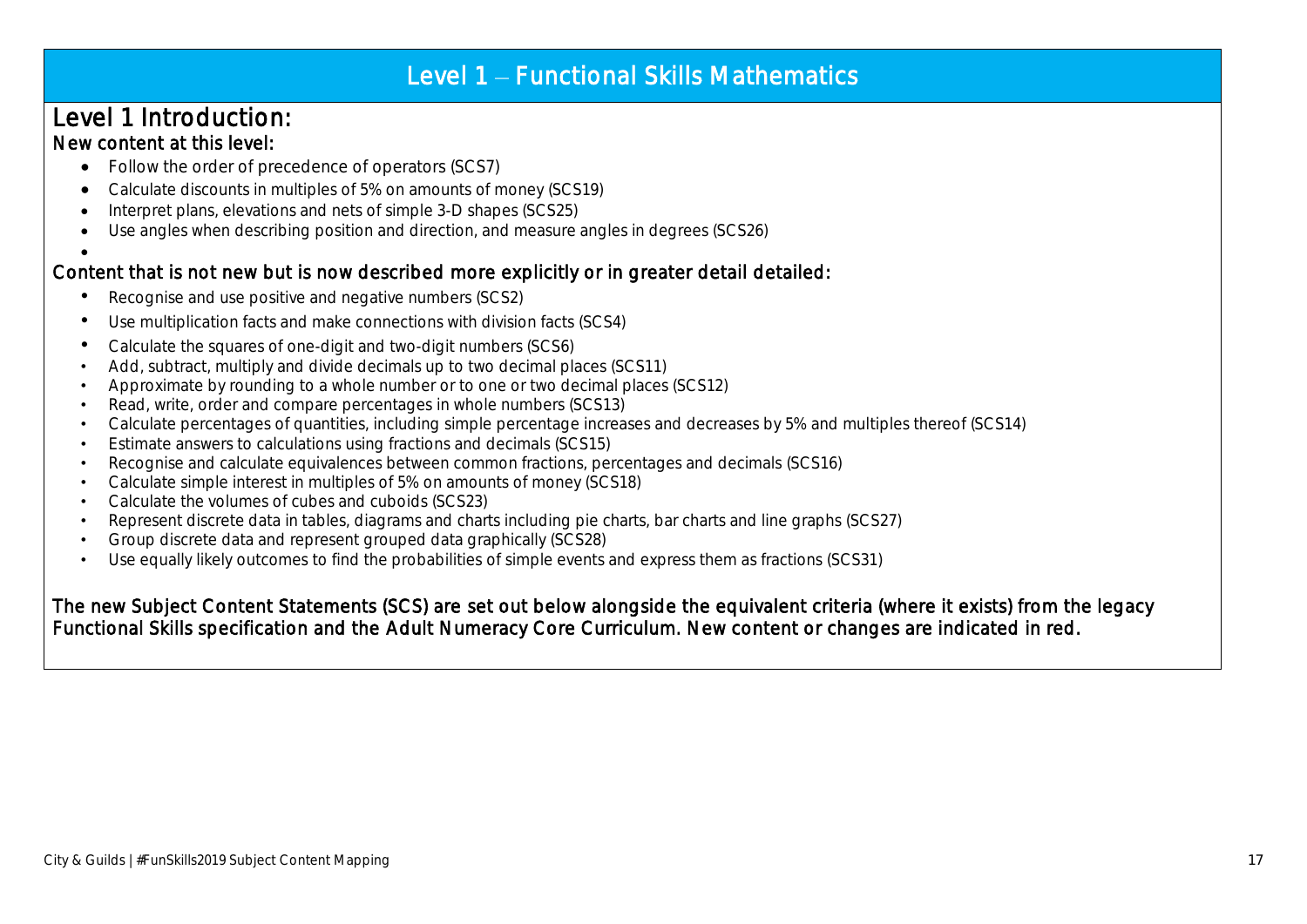| <b>Content - Number</b>                                                                                                            |                                                                                              |                                                                                                                                                                                           |
|------------------------------------------------------------------------------------------------------------------------------------|----------------------------------------------------------------------------------------------|-------------------------------------------------------------------------------------------------------------------------------------------------------------------------------------------|
| <b>New Functional Skills Content</b><br><b>Statements</b>                                                                          | <b>Legacy Functional Skills criteria</b>                                                     | <b>Adult Numeracy Standards</b>                                                                                                                                                           |
| Read, write, order and compare large numbers<br>(up to one million) (SCS1)                                                         | Understand and use whole numbers and<br>understand negative numbers in practical<br>contexts | Read, write, order and compare large numbers<br>(N1/L1.1)                                                                                                                                 |
| Recognise and use positive and negative numbers<br>(SCS2)                                                                          |                                                                                              | Recognise negative numbers in practical contexts e.g.<br>temperature (N1/L1.2)                                                                                                            |
| Multiply and divide whole numbers and decimals<br>by 10, 100, 1000 (SCS3)                                                          | Add, subtract, multiply and divide whole numbers<br>using a range of strategies              | Add, subtract, multiply and divide using efficient<br>written methods (N1/L1.3); multiply and divide whole<br>numbers by 10 and 100; multiply and divide decimals<br>by 10, 100 (N1/L1.4) |
| Use multiplication facts and make connections<br>with division facts (SCS4)                                                        |                                                                                              | Recall multiplication facts up to 10 x 10 and make<br>connections with division facts (N1/L1.5)                                                                                           |
| Use simple formulae expressed in words for one-<br>or two-step operations (SCS5)                                                   | Use simple formulae expressed in words for one-<br>or two-step operations                    |                                                                                                                                                                                           |
| Calculate the squares of one-digit and two-digit<br>numbers (SCS6)                                                                 |                                                                                              | Recognise numerical relationships e.g. multiples and<br>squares (N1/L1.6)                                                                                                                 |
| Follow the order of precedence of operators<br>(SCS7)                                                                              |                                                                                              |                                                                                                                                                                                           |
| Read, write, order and compare common fractions<br>and mixed numbers (SCS8)                                                        |                                                                                              | Read, write, order and compare common fractions and<br>mixed numbers (N2/L1.1)                                                                                                            |
| Find fractions of whole number quantities or<br>measurements (SCS9)                                                                | Understand and use equivalences between<br>common fractions, decimals and percentages        | Find parts of whole number quantities or<br>measurements e.g. 2/3 or 34 (N2/L1.2)                                                                                                         |
| Read, write, order and compare decimals up to<br>three decimal places (SCS10)                                                      |                                                                                              | Read, write, order and compare decimals up to three<br>decimal places (N2/L1.14                                                                                                           |
| Add, subtract, multiply and divide decimals up to<br>two decimal places (SCS11)                                                    | Add and subtract decimals up to two decimal<br>places                                        | Add, subtract, multiply and divide decimals up to two<br>decimal places (N2/L1.5)                                                                                                         |
| Approximate by rounding to a whole number or<br>to one or two decimal places (SCS12)                                               |                                                                                              | Approximate whole numbers by rounding (N1/L1.8);<br>approximate decimals by rounding to a whole number<br>or two decimal places (N2/L1.7)                                                 |
| Read, write, order and compare percentages in<br>whole numbers (SCS13)                                                             |                                                                                              | Read, write, order and compare simple percentages<br>e.g. 10%, 25%; find simple percentage parts of<br>quantities and measurements (N2/L1.8)                                              |
| Calculate percentages of quantities, including<br>simple percentage increases and decreases by 5%<br>and multiples thereof (SCS14) |                                                                                              | Find simple percentage increase and decrease e.g.<br>10% rise in cost, 20 % off in a sale (N2/L1.10)                                                                                      |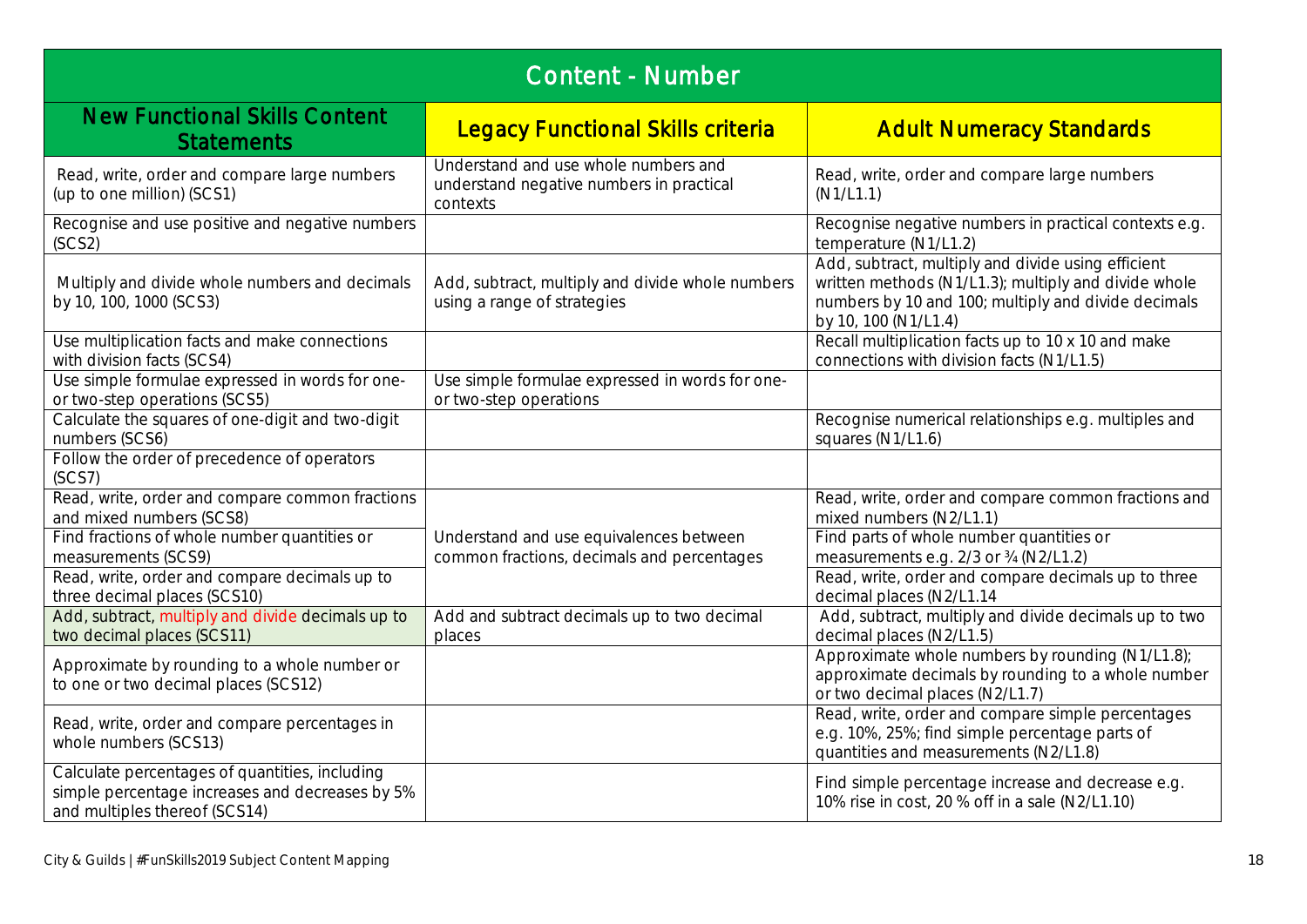| Estimate answers to calculations using fractions<br>and decimals (SCS15)                                                        |                                                                                                                                   | Estimate answers to calculations (N1/L1.9)                                                                                                                                                                               |
|---------------------------------------------------------------------------------------------------------------------------------|-----------------------------------------------------------------------------------------------------------------------------------|--------------------------------------------------------------------------------------------------------------------------------------------------------------------------------------------------------------------------|
| Recognise and calculate equivalences between<br>common fractions, percentages and decimals<br>(SCS16)                           |                                                                                                                                   | Recognise equivalences between common fraction s,<br>decimals and percentages, and use these to find part<br>of whole number quantities to express likelihood or<br>probability (N2/L1.3)                                |
| Work with simple ratio and direct proportion<br>(SCS17)                                                                         | Solve simple problems involving ratio, where one<br>number is a multiple of the other                                             | Work out simple ratio and direct proportion e.g. three<br>parts to one part (N1/L1.7)                                                                                                                                    |
| Content - Using common measures, shape and space                                                                                |                                                                                                                                   |                                                                                                                                                                                                                          |
| Reformed Functional Skills -<br><b>Subject Content Statements</b>                                                               | <b>Legacy Functional Skills criteria</b>                                                                                          | <b>Adult Numeracy Standards</b>                                                                                                                                                                                          |
| Calculate simple interest in multiples of 5% on<br>amounts of money (SCS18)                                                     |                                                                                                                                   | Add, subtract, multiply, divide and record sums of                                                                                                                                                                       |
| Calculate discounts in multiples of 5% on amounts<br>of money (SCS19)                                                           |                                                                                                                                   | money and record (MSS1/L1.1)                                                                                                                                                                                             |
| Convert between units of length, weight, capacity,<br>money and time, in the same system (SCS20)                                | Convert units of measure in the same system                                                                                       | Calculate within the same system by adding and<br>subtracting common units of measure (MSS1/L1.6);<br>converting units of measure in the same system<br>(MSS1/L1.7)                                                      |
| Recognise and make use of simple scales on maps<br>and drawings (SCS21)                                                         | Solve problems requiring calculation, with<br>common measures, including money, time,<br>length, weight, capacity and temperature |                                                                                                                                                                                                                          |
| Calculate the area and perimeter of simple shapes<br>including those that are made up of a<br>combination of rectangles (SCS22) | Work out areas and perimeters in practical<br>situations                                                                          | Work out the perimeter of simple shapes (MSS1/L1.8);<br>Work out the area of rectangles (MSS1/L1.9)                                                                                                                      |
| Calculate the volumes of cubes and cuboids<br>(SCS23)                                                                           |                                                                                                                                   | Work out simple volume e.g. cuboids (MSS1/L1.10)                                                                                                                                                                         |
| Draw 2-D shapes and demonstrate an<br>understanding of line symmetry and knowledge of<br>the relative size of angles (SCS24)    | Construct geometric diagrams, models and<br>shapes                                                                                | Solve problems using the mathematical properties of<br>regular 2-D shapes, e.g. tessellation or symmetry<br>(MSS2/L1.1); draw 2-D shapes in different orientations<br>using grids, e.g. in diagrams or plans (MSS2/L1.2) |
| Interpret plans, elevations and nets of simple 3-D<br>shapes (SCS25)                                                            |                                                                                                                                   |                                                                                                                                                                                                                          |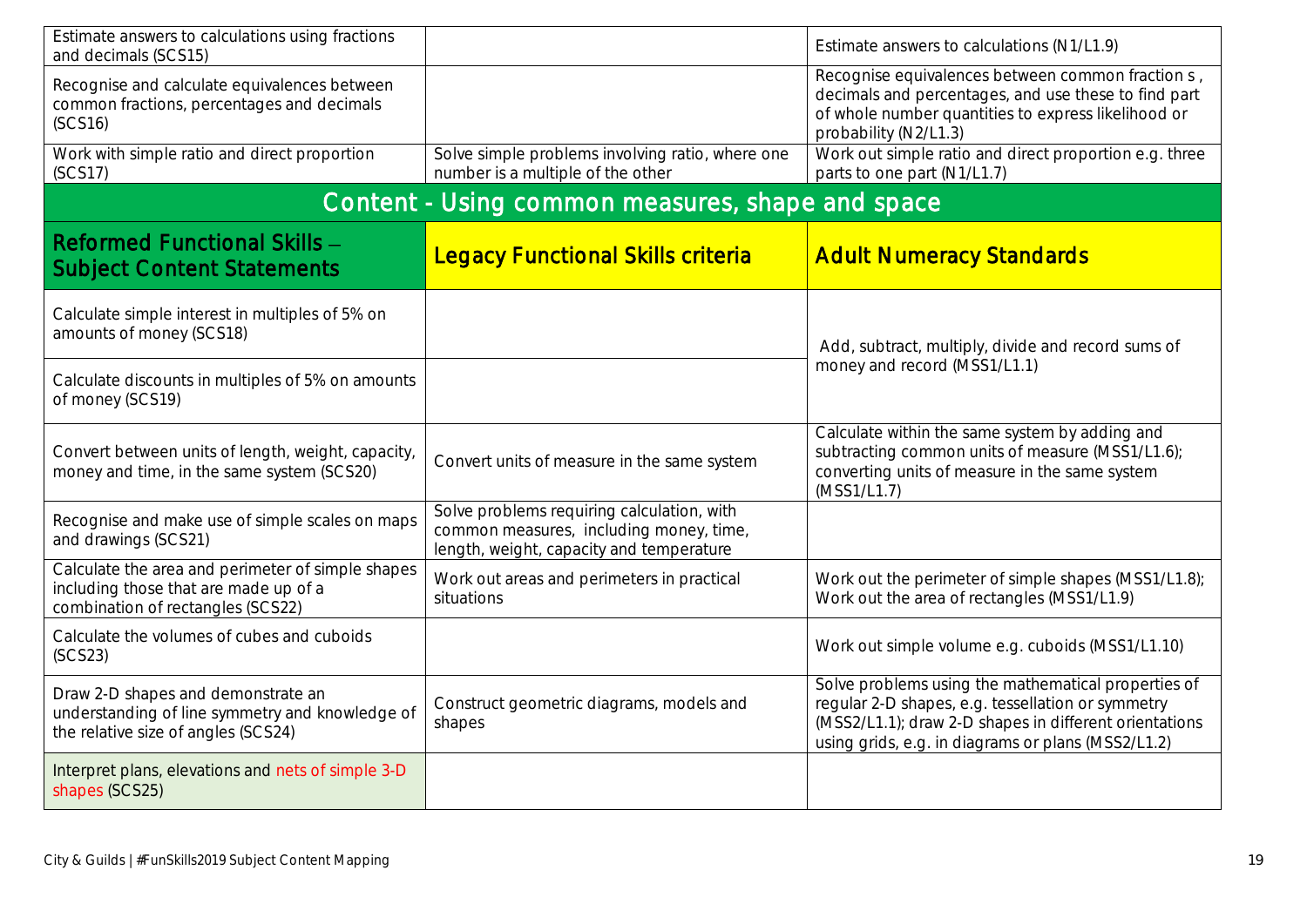| Use angles when describing position and<br>direction, and measure angles in degrees (SCS26)                                                  |                                                                                              |                                                                                                                                                |
|----------------------------------------------------------------------------------------------------------------------------------------------|----------------------------------------------------------------------------------------------|------------------------------------------------------------------------------------------------------------------------------------------------|
| Content - Handling information and data                                                                                                      |                                                                                              |                                                                                                                                                |
| <b>Reformed Functional Skills -</b><br><b>Subject Content Statements</b>                                                                     | <b>Legacy Functional Skills criteria</b>                                                     | <b>Adult Numeracy Standards</b>                                                                                                                |
| Represent discrete data in tables, diagrams and<br>charts including pie charts, bar charts and line<br>graphs (SCS27)                        | Collect and record discrete data and organise and<br>represent information in different ways | Collect, organise and represent discrete data e.g. in<br>tables, charts, diagrams and line graphs (HD1/L1.1)                                   |
| Group discrete data and represent grouped data<br>graphically (SCS28)                                                                        | Collect and record discrete data and organise and<br>represent information in different ways |                                                                                                                                                |
| Find the mean and range of a set of quantities<br>(SCS29)                                                                                    | Find mean and range                                                                          | Find the arithmetical average (mean); find the range<br>for a set of data (HD1/L1.3)                                                           |
| Understand probability on a scale from 0<br>(impossible) to 1 (certain) and use probabilities to<br>compare the likelihood of events (SCS30) | Use data to assess the likelihood of an outcome                                              | Express the likelihood of an event using fractions,<br>decimals and percentages with the probability scale of<br>0 to 1 (HD2/L1.2)             |
| Use equally likely outcomes to find the<br>probabilities of simple events and express them<br>as fractions (SCS31)                           |                                                                                              | Show that some events are more likely to occur than<br>others (HD2/L1.1)                                                                       |
|                                                                                                                                              |                                                                                              | Extract and interpret information, e.g. in tables,<br>diagrams, charts and line graphs (now at Entry 3 in new<br>Functional Skills) (HD1/L1.1) |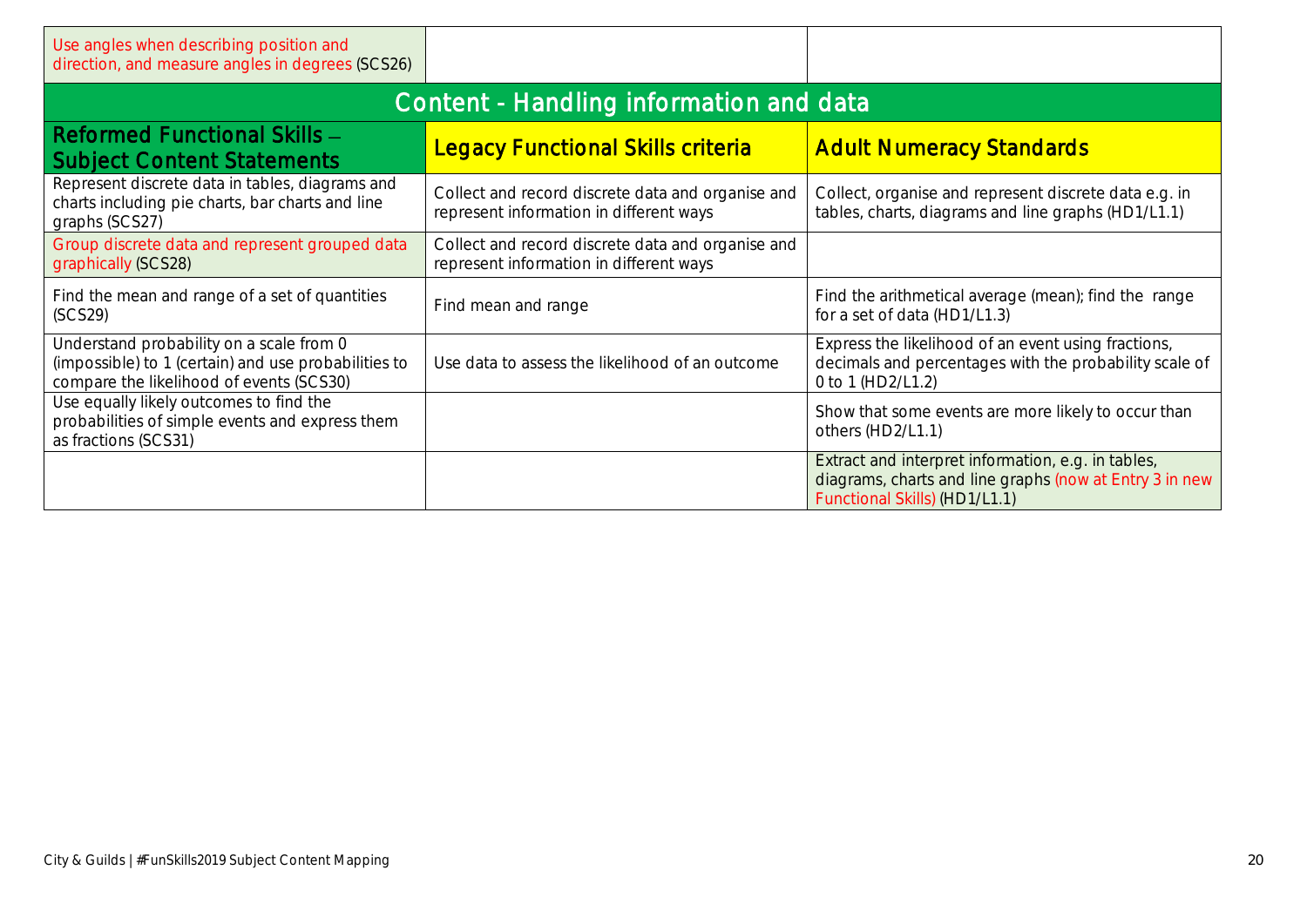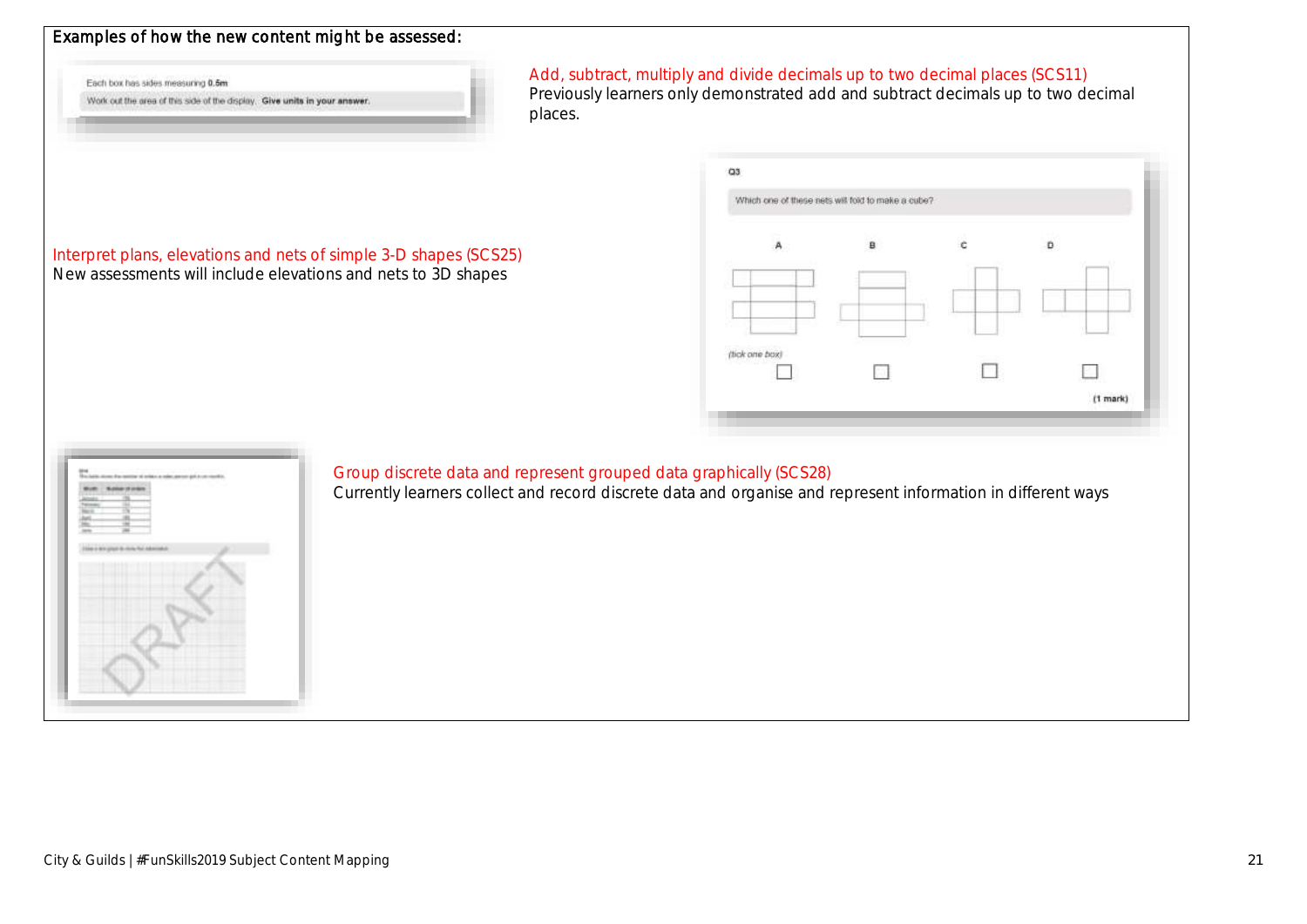# Level 2 - Functional Skills Mathematics

# Level 2 Introduction:

### New content at this level:

.

- Calculate percentage change (any size increase and decrease), and original value after percentage change (SCS6)
- Follow the order of precedence of operators, including indices (SCS12)
- Calculate using compound measures including speed, density and rates of pay (SCS13)
- Use coordinates in 2-D, positive and negative, to specify the positions of points (SCS19)
- Draw 3-D shapes to include plans and elevations (SCS21)
- Calculate values of angles and/or coordinates with 2-D and 3-D shapes (SCS22)
- Estimate the mean of a grouped frequency distribution from discrete data (SCS24)
- Work out the probability of combined events including the use of diagrams and tables, including two-way tables (SCS26)
- Draw and interpret scatter diagrams and recognise positive and negative correlation (SCS28)

### Content that is not new but is now described more explicitly or in greater detail detailed:

- Work out percentages of amounts and express one amount as a percentage of another (SCS5)
- Order, add, subtract and compare amounts or quantities using proper and improper fractions and mixed numbers (SCS7)
- Express one number as a fraction of another (SCS8)
- Order, approximate and compare decimals (SCS9)
- Add, subtract, multiply and divide decimals up to three decimal places (SCS10)
- Calculate amounts of money, compound interest, percentage increases, decreases and discounts including tax and simple budgeting (SCS13)
- Use formulae to find volumes and surface areas of 3-D shapes including cylinders (formulae to be given for 3-D shapes other than cylinders) (SCS17)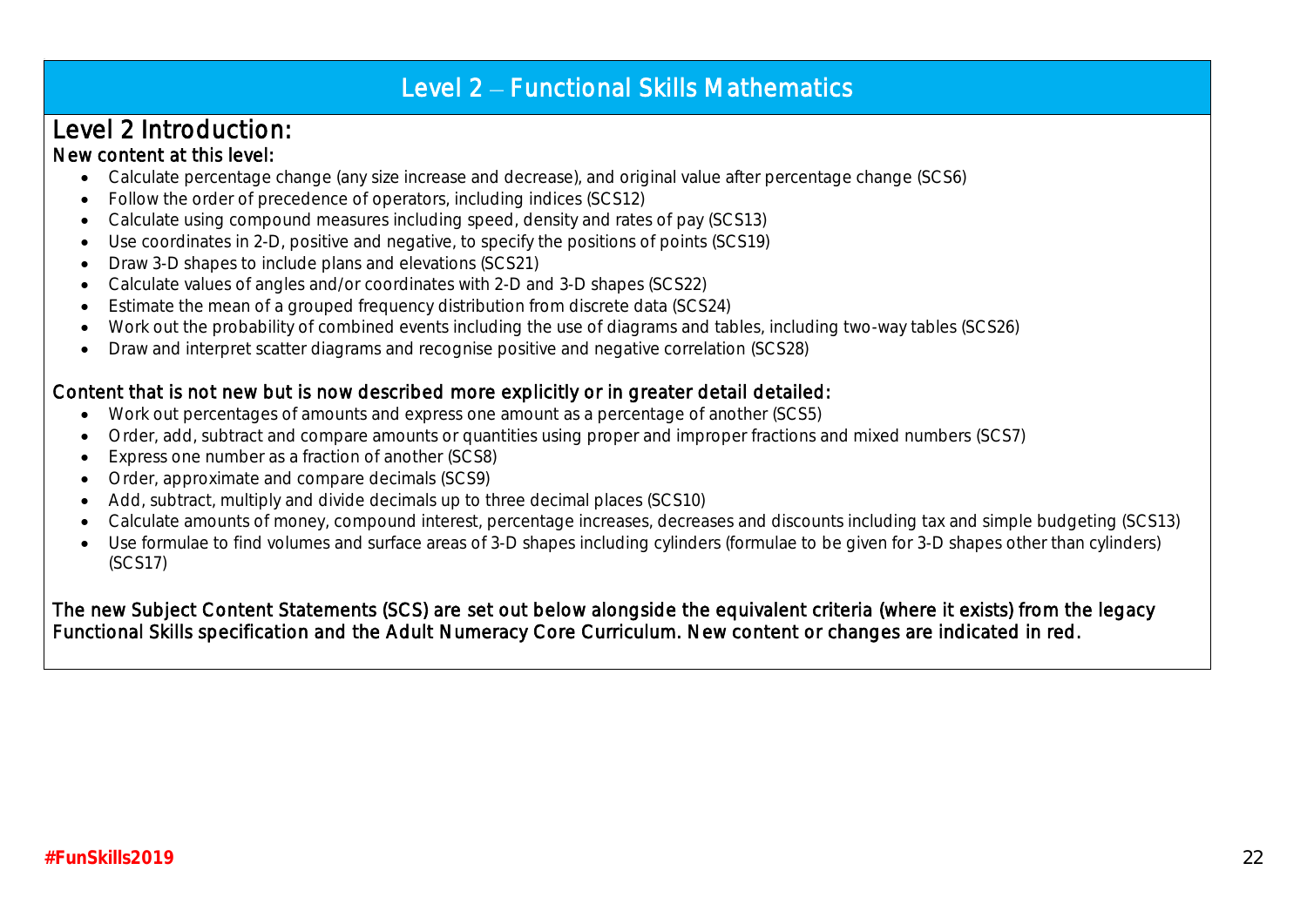| Content - Number                                                                                                                                |                                                                                                                  |                                                                                                                                    |
|-------------------------------------------------------------------------------------------------------------------------------------------------|------------------------------------------------------------------------------------------------------------------|------------------------------------------------------------------------------------------------------------------------------------|
| Reformed Functional Skills - Subject<br><b>Content Statements</b>                                                                               | <b>Legacy Functional Skills criteria</b>                                                                         | <b>Adult Numeracy Standards</b>                                                                                                    |
| Read, write, order and compare positive and<br>negative numbers of any size (SCS1)                                                              | Understand and use positive and negative<br>numbers of any size in practical contexts                            | Read, write, order and compare positive and<br>negative numbers of any size in a practical context<br>(N1/L2.1)                    |
| Carry out calculations with numbers up to one<br>million including strategies to check answers<br>including estimation and approximation (SCS2) | Carry out calculations with numbers of any size in<br>practical contexts, to a given number of decimal<br>places | Carry out calculations with numbers of any size<br>using efficient methods (N1/L2.2)                                               |
| Evaluate expressions and make substitutions in<br>given formulae in words and symbols (SCS3)                                                    | Understand and use simple formulae and<br>equations involving one- or two-step operations                        | Evaluate expressions and make substitutions in<br>given formulae in words and symbols to produce<br>results (N1/L2.4)              |
| Identify and know the equivalence between<br>fractions, decimals and percentages (SCS4)                                                         | Understand and use equivalences between<br>fractions, decimals and percentages                                   | Use fractions to identify equivalences with decimals<br>and percentages (N2/L2.1)                                                  |
| Work out percentages of amounts and express one<br>amount as a percentage of another (SCS5)                                                     |                                                                                                                  | Use percentages to evaluate one number as a<br>percentage of another (N2/L2.9)                                                     |
| Calculate percentage change (any size increase<br>and decrease), and original value after percentage<br>change (SCS6)                           |                                                                                                                  | Order and compare percentages and understand<br>percentage increase and decrease, e.g. VAT or<br>20% reduction in a sale (N2/L2.7) |
| Order, add, subtract and compare amounts or<br>quantities using proper and improper fractions and<br>mixed numbers (SCS7)                       |                                                                                                                  | Use fractions to order and compare(N2/L2.1); use<br>fractions to add and subtract amounts or quantities<br>(N2/L2.4)               |
| Express one number as a fraction of another (SCS8)                                                                                              |                                                                                                                  | Use fractions to evaluate one number as a fraction<br>of another (N2/L2.3)                                                         |
| Order, approximate and compare decimals (SCS9)                                                                                                  |                                                                                                                  | Order, approximate and compare decimals when<br>solving practical problems (N2/L2.5)                                               |
| Add, subtract, multiply and divide decimals up to<br>three decimal places (SCS10)                                                               |                                                                                                                  | Add, subtract, multiply and divide decimals up to<br>three places (N2/L2.6)                                                        |
| Understand and calculate using ratios, direct<br>proportion and inverse proportion (SCS11)                                                      | Understand, use and calculate ratio and<br>proportion, including problems involving scale                        | Calculate ratio and direct proportion e.g. 3:2<br>(N1/L2.3)                                                                        |
| Follow the order of precedence of operators,<br>including indices (SCS12)                                                                       |                                                                                                                  |                                                                                                                                    |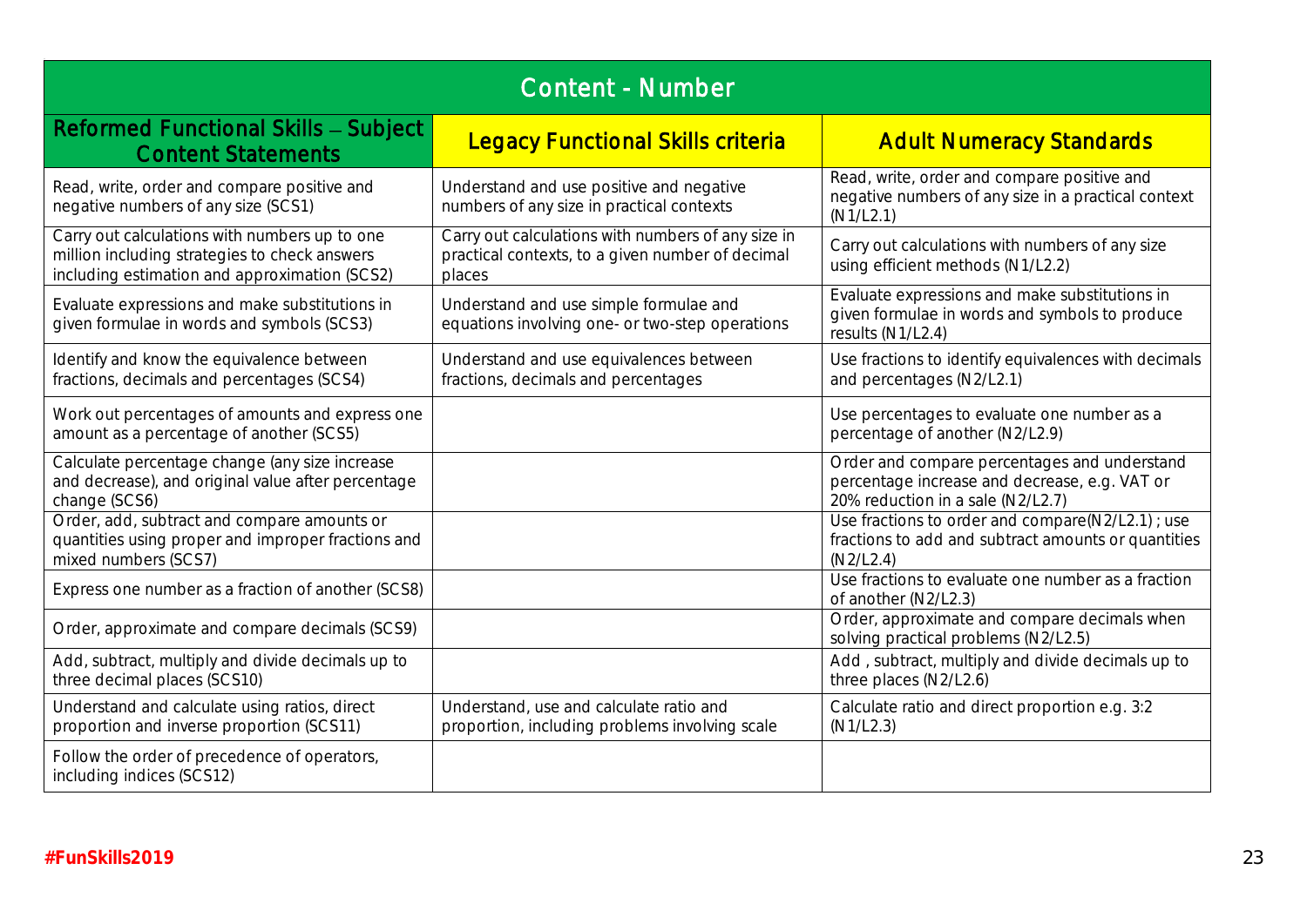| Content - Using common measures, shape and space                                                                                                                                                      |                                                                                      |                                                                                                                                                                                                                                                                                                                                                                                             |
|-------------------------------------------------------------------------------------------------------------------------------------------------------------------------------------------------------|--------------------------------------------------------------------------------------|---------------------------------------------------------------------------------------------------------------------------------------------------------------------------------------------------------------------------------------------------------------------------------------------------------------------------------------------------------------------------------------------|
| <b>Reformed Functional Skills - Subject</b><br><b>Content Statements</b>                                                                                                                              | <b>Legacy Functional Skills criteria</b>                                             | <b>Adult Numeracy Standards</b>                                                                                                                                                                                                                                                                                                                                                             |
| Calculate amounts of money, compound interest,<br>percentage increases, decreases and discounts<br>including tax and simple budgeting (SCS13)                                                         |                                                                                      | Calculate with sums of money and to convert<br>between currencies (MSS1/L2.1)<br>Estimate, measure and compare length, weight,<br>capacity and temperature using metric and, where<br>appropriate, imperial units (MSS1/L2.3) ; calculate<br>with units within the same system and between<br>systems using a conversion table and scales and<br>approximate conversion factors (MSS1/L2.6) |
| Convert between metric and imperial units of<br>length, weight and capacity using a) a conversion<br>factor and b) a conversion graph (SCS14)                                                         | Use, convert and calculate using metric and, where<br>appropriate, imperial measures |                                                                                                                                                                                                                                                                                                                                                                                             |
| Calculate using compound measures including<br>speed, density and rates of pay (new) (SCS15)                                                                                                          |                                                                                      | Calculate, measure and record time in different<br>formats (MSS1/L2.2)                                                                                                                                                                                                                                                                                                                      |
| Calculate perimeters and areas of 2-D shapes<br>including triangles and circles and composite<br>shapes including non-rectangular shapes (formulae<br>given except for triangles and circles) (SCS16) | Find area, perimeter and volume of common<br>shapes                                  | Understand and use given formulae for finding<br>perimeters and areas of regular shapes (MSS1/L2.7)<br>; finding areas of composite shapes (MSS1/L2.8)                                                                                                                                                                                                                                      |
| Use formulae to find volumes and surface areas of<br>3-D shapes including cylinders (formulae to be<br>given for 3-D shapes other than cylinders) (SCS17)                                             |                                                                                      | Understand and use given formulae for finding<br>volumes of regular shapes (MSS1/L2.9)                                                                                                                                                                                                                                                                                                      |
| Calculate actual dimensions from scale drawings<br>and create a scale diagram given actual<br>measurements (SCS18)                                                                                    |                                                                                      | Work out dimensions from scale drawings<br>(MSS1/L2.10)                                                                                                                                                                                                                                                                                                                                     |
| Use coordinates in 2-D, positive and negative, to<br>specify the positions of points (new) (SCS19)                                                                                                    |                                                                                      |                                                                                                                                                                                                                                                                                                                                                                                             |
| Understand and use common 2-D representations<br>of 3-D objects (SCS20)                                                                                                                               | Recognise and use 2-D representations of 3-D<br>objects                              | Recognise and use 2-D representations of 3-D<br>objects e.g. in maps and plans (MSS2/L2.1); solve<br>problems involving 2-D shapes and parallel lines,<br>e.g. in laying down carpet tiles (MSS2/L2.2)                                                                                                                                                                                      |
| Draw 3-D shapes to include plans and elevations<br>(new) (SCS21)                                                                                                                                      |                                                                                      |                                                                                                                                                                                                                                                                                                                                                                                             |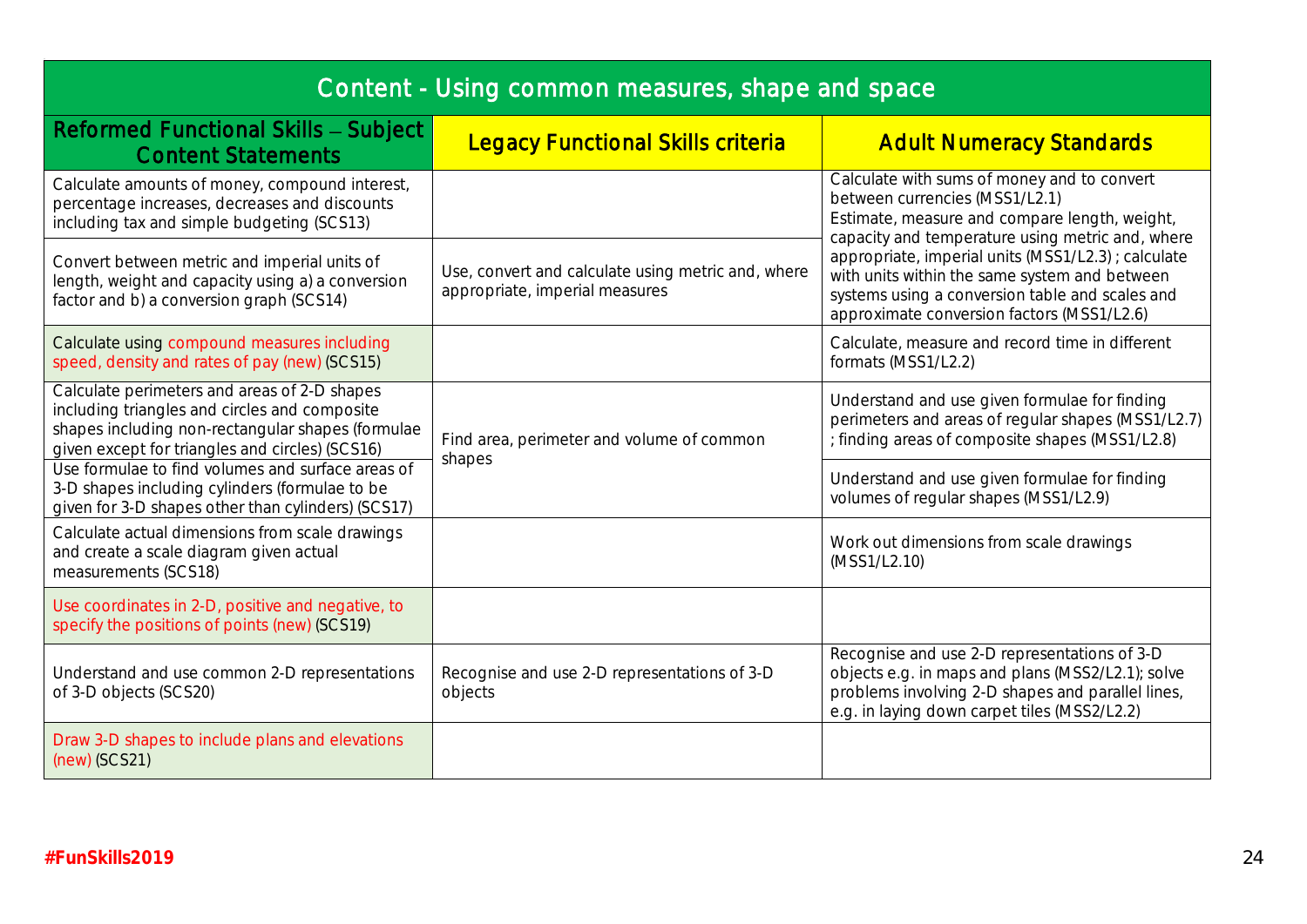| Calculate values of angles and/or coordinates with<br>2-D and 3-D shapes (new) (SCS22)                                       |                                                                                                                                  |                                                                                                                                                                                          |
|------------------------------------------------------------------------------------------------------------------------------|----------------------------------------------------------------------------------------------------------------------------------|------------------------------------------------------------------------------------------------------------------------------------------------------------------------------------------|
| Content - Handling information and data                                                                                      |                                                                                                                                  |                                                                                                                                                                                          |
| <b>New Functional Skills Content</b><br><b>Statements</b>                                                                    | <b>Legacy Functional Skills criteria</b>                                                                                         | <b>Adult Numeracy Standards</b>                                                                                                                                                          |
| Calculate the median and mode of a set of<br>quantities (SCS23)                                                              |                                                                                                                                  |                                                                                                                                                                                          |
| Estimate the mean of a grouped frequency<br>distribution from discrete data (SCS24)                                          |                                                                                                                                  |                                                                                                                                                                                          |
| Use the mean, median, mode and range to<br>compare two sets of data (SCS25)                                                  |                                                                                                                                  | Find the mean, median, mode and use them as<br>appropriate to compare two sets of data<br>(HD1/L2.3); find the range and use it to describe<br>the spread within sets of data (HD1/L2.4) |
| Work out the probability of combined events<br>including the use of diagrams and tables, including<br>two-way tables (SCS26) | Use statistical methods to investigate situations                                                                                | Use probability to identify the range of possible<br>outcomes of combined events and record<br>information using diagrams and table (HD2/L2.1)                                           |
| Express probabilities as fractions, decimals and<br>percentages (SCS27)                                                      | Use probability to assess the likelihood of an<br>outcome                                                                        |                                                                                                                                                                                          |
| Draw and interpret scatter diagrams and recognise<br>positive and negative correlation (SCS28)                               | Use and interpret statistical measures, tables and<br>diagrams, for discrete and continuous data, using<br>ICT where appropriate |                                                                                                                                                                                          |
|                                                                                                                              | Collect and represent discrete and continuous<br>data, using ICT where appropriate (part now at<br>Level 1)                      | Extract discrete and continuous data (HD1/L2.1);<br>collect, organise and represent discrete and<br>continuous data from tables, charts, diagrams and<br>line graphs (HD1/L2.2)          |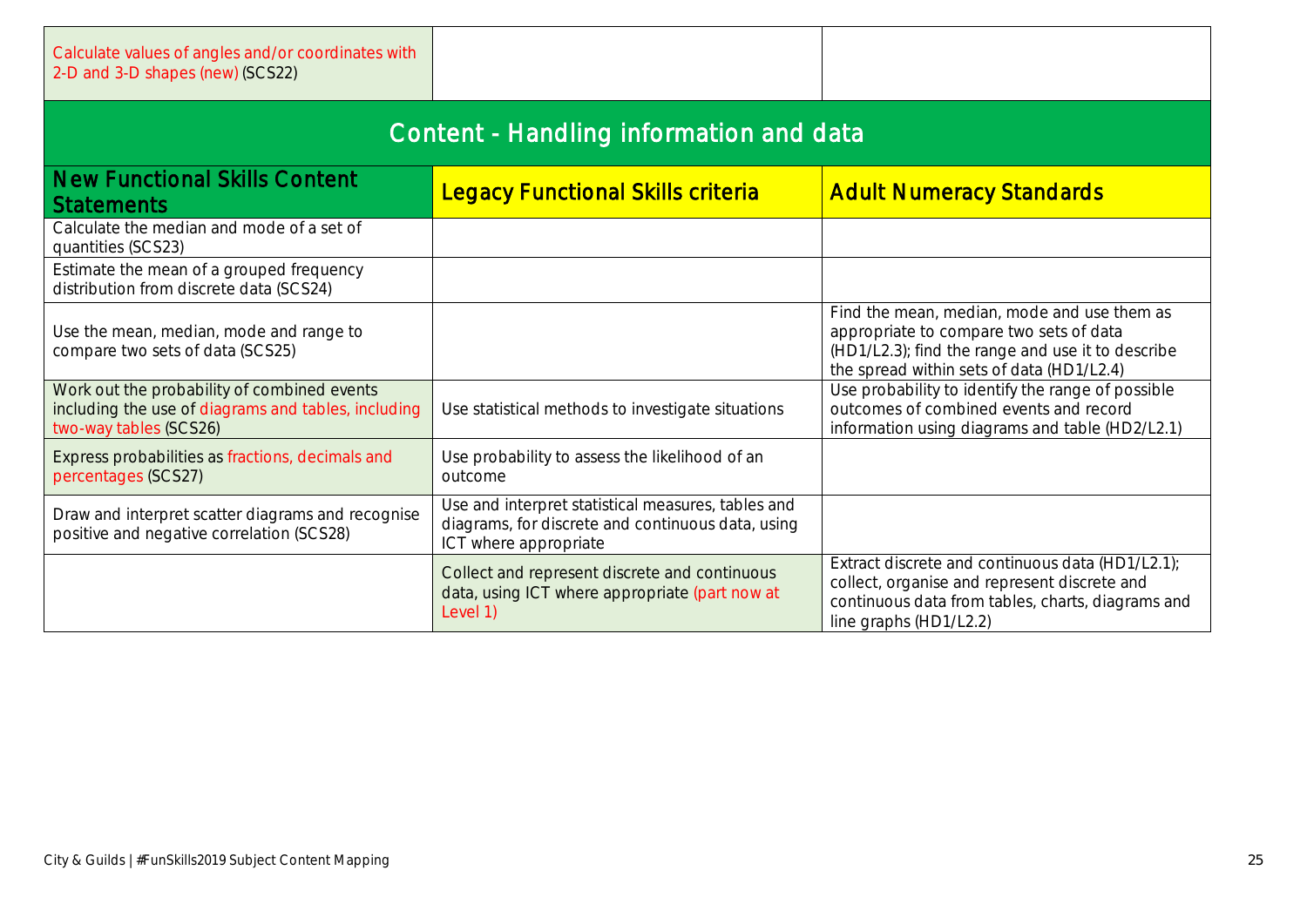